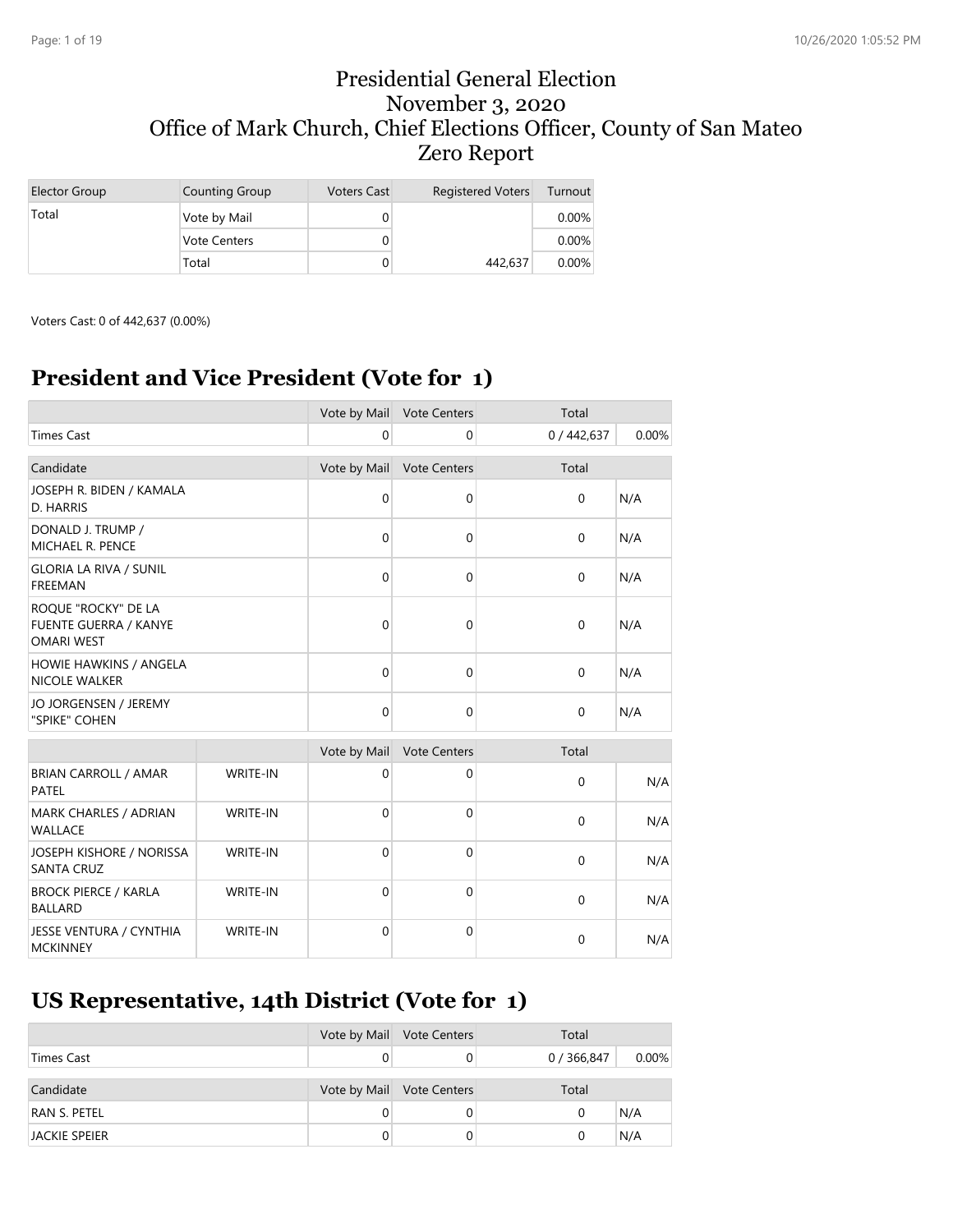### **US Representative, 18th District (Vote for 1)**

|                    | Vote by Mail | <b>Vote Centers</b>       | Total      |          |
|--------------------|--------------|---------------------------|------------|----------|
| <b>Times Cast</b>  |              | 0                         | 0 / 75,790 | $0.00\%$ |
| Candidate          |              | Vote by Mail Vote Centers | Total      |          |
| ANNA G. ESHOO      |              | 0                         | 0          | N/A      |
| <b>RISHI KUMAR</b> |              |                           | 0          | N/A      |

#### **State Senator, 11th District (Vote for 1)**

|                       | Vote by Mail Vote Centers | Total    |          |
|-----------------------|---------------------------|----------|----------|
| <b>Times Cast</b>     |                           | 0/68,423 | $0.00\%$ |
| Candidate             | Vote by Mail Vote Centers | Total    |          |
| <b>JACKIE FIELDER</b> |                           | 0        | N/A      |
| SCOTT WIENER          |                           | 0        | N/A      |

#### **State Senator, 13th District (Vote for 1)**

|                    | Vote by Mail | <b>Vote Centers</b>       | Total       |          |
|--------------------|--------------|---------------------------|-------------|----------|
| <b>Times Cast</b>  |              |                           | 0 / 374,214 | $0.00\%$ |
|                    |              |                           |             |          |
| Candidate          |              | Vote by Mail Vote Centers | Total       |          |
| ALEXANDER GLEW     |              |                           | 0           | N/A      |
| <b>JOSH BECKER</b> |              |                           | O           | N/A      |

# **Member of the State Assembly, 19th District (Vote for 1)**

|                   | Vote by Mail Vote Centers | Total      |          |
|-------------------|---------------------------|------------|----------|
| Times Cast        |                           | 0 / 70,984 | $0.00\%$ |
|                   |                           |            |          |
| Candidate         | Vote by Mail Vote Centers | Total      |          |
| <b>PHIL TING</b>  |                           | 0          | N/A      |
| JOHN P. MCDONNELL |                           | 0          | N/A      |

### **Member of the State Assembly, 22nd District (Vote for 1)**

|                     | Vote by Mail Vote Centers | Total     |       |
|---------------------|---------------------------|-----------|-------|
| Times Cast          |                           | 0/295,760 | 0.00% |
|                     |                           |           |       |
| Candidate           | Vote by Mail Vote Centers | Total     |       |
| <b>MARK GILHAM</b>  |                           | 0         | N/A   |
| <b>KEVIN MULLIN</b> |                           |           | N/A   |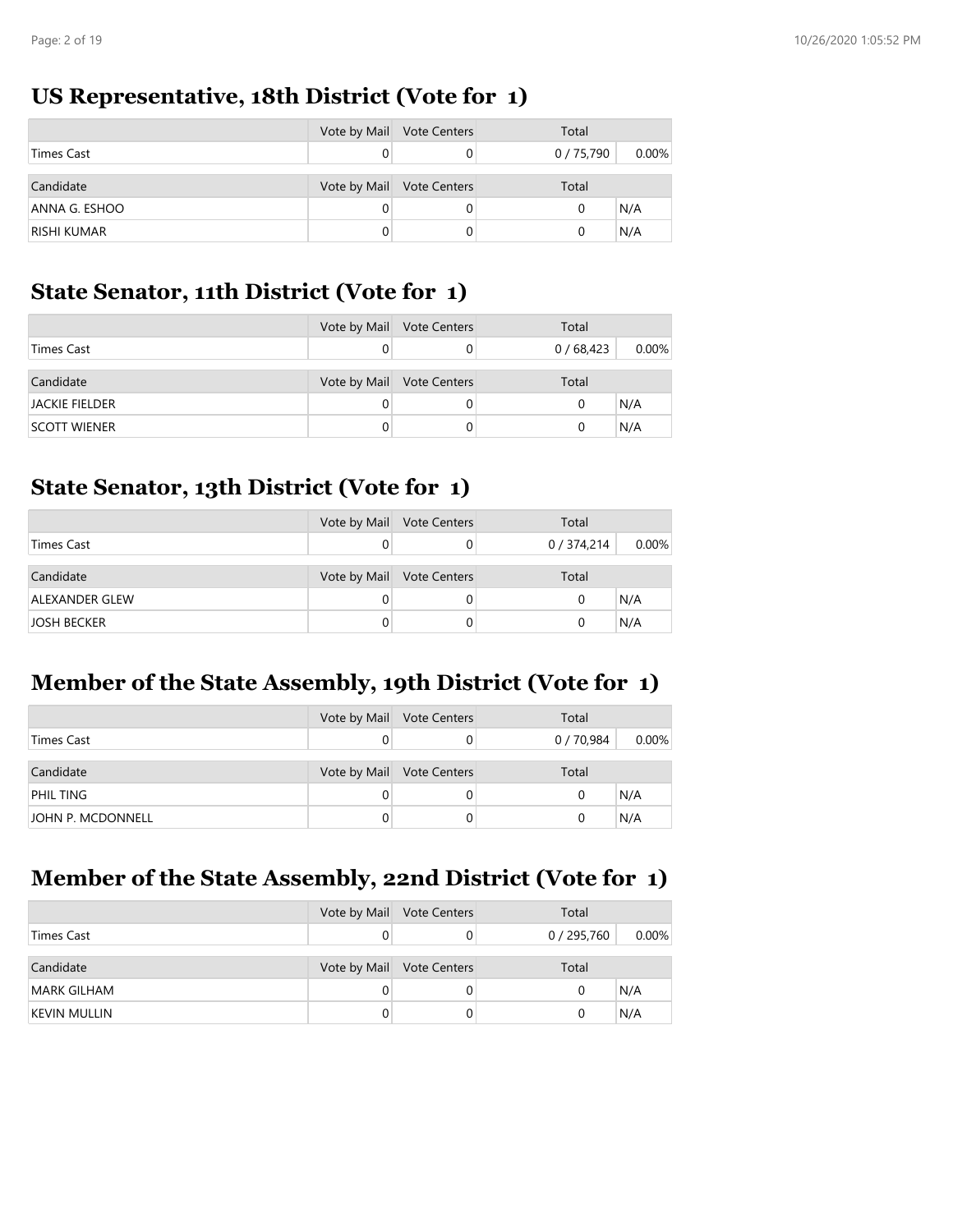### **Member of the State Assembly, 24th District (Vote for 1)**

|                    | Vote by Mail Vote Centers | Total    |          |
|--------------------|---------------------------|----------|----------|
| Times Cast         |                           | 0/75,893 | $0.00\%$ |
| Candidate          | Vote by Mail Vote Centers | Total    |          |
| <b>MARC BERMAN</b> |                           | 0        | N/A      |
| PETER OHTAKI       |                           | 0        | N/A      |

### **County Board of Education Member, Trustee Area 4 (Vote for 1)**

|                  | Vote by Mail | <b>Vote Centers</b> | Total       |          |
|------------------|--------------|---------------------|-------------|----------|
| Times Cast       |              |                     | 0 / 442,637 | $0.00\%$ |
| Candidate        | Vote by Mail | <b>Vote Centers</b> | Total       |          |
| CHELSEA BONINI   |              |                     |             | N/A      |
| <b>ROD HSIAO</b> |              |                     |             | N/A      |

#### **San Mateo County Community College District Member, Governing Board, Trustee Area 1 (Vote for 1)**

|                   | Vote by Mail | <b>Vote Centers</b>       | Total     |          |
|-------------------|--------------|---------------------------|-----------|----------|
| <b>Times Cast</b> |              |                           | 0/103,460 | $0.00\%$ |
| Candidate         |              | Vote by Mail Vote Centers | Total     |          |
| LISA A. PETRIDES  |              |                           | 0         | N/A      |
| EUGENE WHITLOCK   |              |                           |           | N/A      |

#### **San Mateo County Community College District Member, Governing Board, Trustee Area 3 (Vote for 1)**

|                 | Vote by Mail Vote Centers | Total    |          |
|-----------------|---------------------------|----------|----------|
| Times Cast      |                           | 0/96,118 | $0.00\%$ |
| Candidate       | Vote by Mail Vote Centers | Total    |          |
| MAURICE GOODMAN |                           |          | N/A      |
| DAVE MANDELKERN |                           |          | N/A      |

#### **San Mateo County Community College District Member, Governing Board, Trustee Area 5 (Vote for 1)**

|                      | Vote by Mail | <b>Vote Centers</b> | Total    |          |
|----------------------|--------------|---------------------|----------|----------|
| <b>Times Cast</b>    | 0            |                     | 0/78,362 | $0.00\%$ |
| Candidate            | Vote by Mail | <b>Vote Centers</b> | Total    |          |
| LISA HICKS-DUMANSKE  | 0            |                     | 0        | N/A      |
| JOHN PIMENTEL        | 0            |                     | 0        | N/A      |
| <b>BLAIR WHITNEY</b> | 0            |                     |          | N/A      |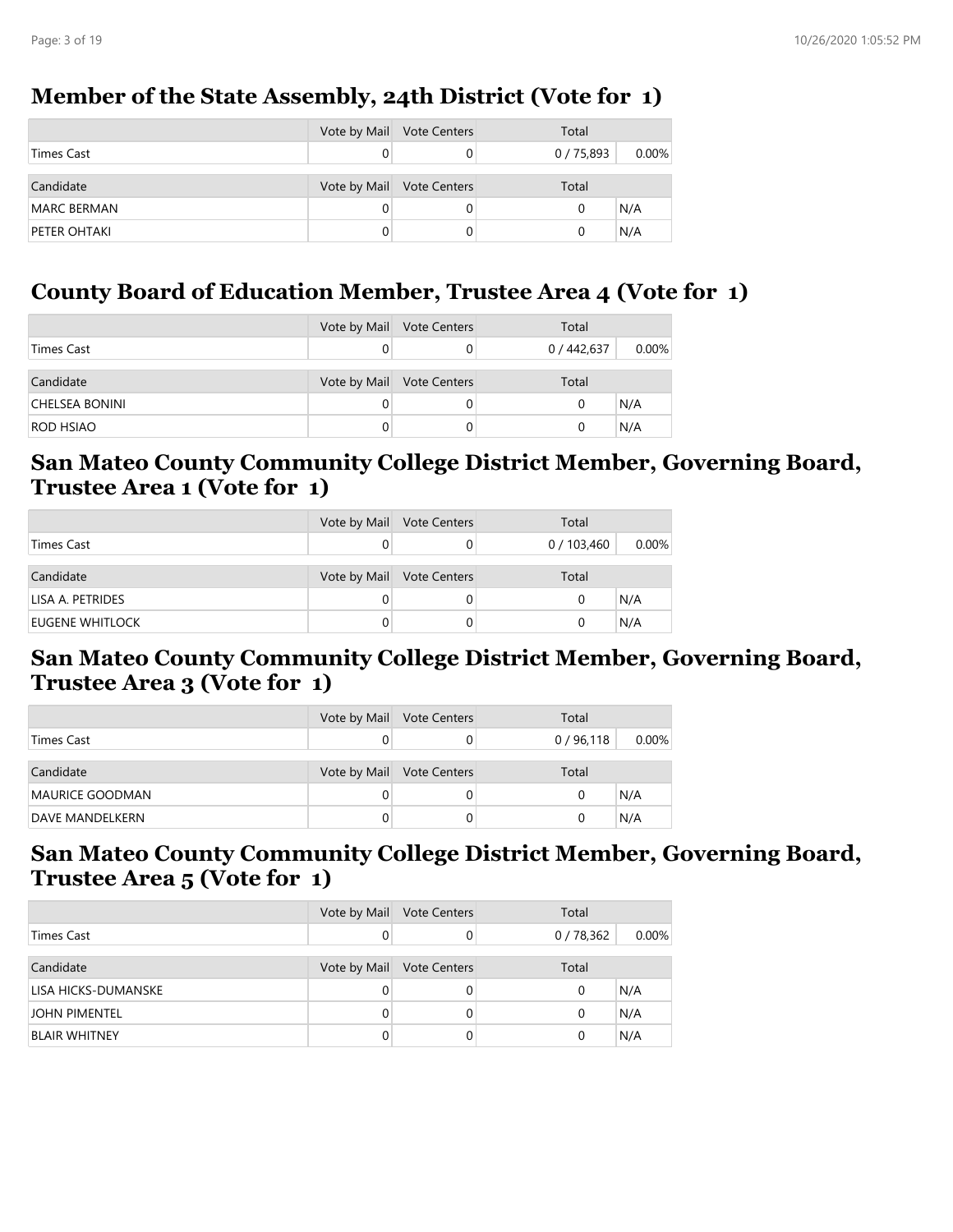#### **Cabrillo Unified School District Member, Governing Board, Trustee Area B (Vote for 1)**

|                     | Vote by Mail Vote Centers | Total     |          |
|---------------------|---------------------------|-----------|----------|
| Times Cast          |                           | 0 / 3,704 | $0.00\%$ |
| Candidate           | Vote by Mail Vote Centers | Total     |          |
| KIMBERLY HINES      |                           | 0         | N/A      |
| <b>DAVID SEATON</b> |                           | 0         | N/A      |

## **Cabrillo Unified School District Member, Governing Board, Trustee Area D (Vote for 1)**

|                      | Vote by Mail Vote Centers | Total   |       |
|----------------------|---------------------------|---------|-------|
| Times Cast           |                           | 0/3,565 | 0.00% |
| Candidate            | Vote by Mail Vote Centers | Total   |       |
| SOPHIA LAYNE         |                           | 0       | N/A   |
| <b>YVONNE SEELEY</b> |                           | 0       | N/A   |
| NICHOLAS WROTNIEWSKI |                           |         | N/A   |

# **La Honda-Pescadero Unified School District Members, Governing Board (Vote for 3)**

|                      | Vote by Mail | <b>Vote Centers</b> | Total   |       |
|----------------------|--------------|---------------------|---------|-------|
| <b>Times Cast</b>    | 0            |                     | 0/2,185 | 0.00% |
| Candidate            | Vote by Mail | <b>Vote Centers</b> | Total   |       |
| <b>RENEE ERRIDGE</b> | 0            |                     | 0       | N/A   |
| LISA MATEJA          | 0            |                     | 0       | N/A   |
| <b>ANDY WILSON</b>   | 0            |                     | 0       | N/A   |
| MARY P. WINDRAM      |              |                     | 0       | N/A   |

# **San Mateo Union High School District Members, Governing Board (Vote for 2)**

|                      | Vote by Mail | <b>Vote Centers</b> | Total     |       |
|----------------------|--------------|---------------------|-----------|-------|
| Times Cast           |              |                     | 0/145,633 | 0.00% |
| Candidate            | Vote by Mail | <b>Vote Centers</b> | Total     |       |
| LIGIA ANDRADE ZUNIGA |              |                     | 0         | N/A   |
| <b>GREG LAND</b>     |              |                     | 0         | N/A   |
| NEAL KAUFMAN         |              |                     | 0         | N/A   |

#### **Sequoia Union High School District Member, Governing Board, Trustee Area C (Vote for 1)**

|                            | Vote by Mail | <b>Vote Centers</b> | Total    |          |
|----------------------------|--------------|---------------------|----------|----------|
| <b>Times Cast</b>          |              | 0                   | 0/37,778 | $0.00\%$ |
|                            |              |                     |          |          |
| Candidate                  | Vote by Mail | <b>Vote Centers</b> | Total    |          |
| <b>SHAMAR EDWARDS</b>      |              | $\Omega$            | 0        | N/A      |
| <b>RICH GINN</b>           |              | 0                   | 0        | N/A      |
| <b>GEORGIA SOLKOV JACK</b> |              | 0                   | 0        | N/A      |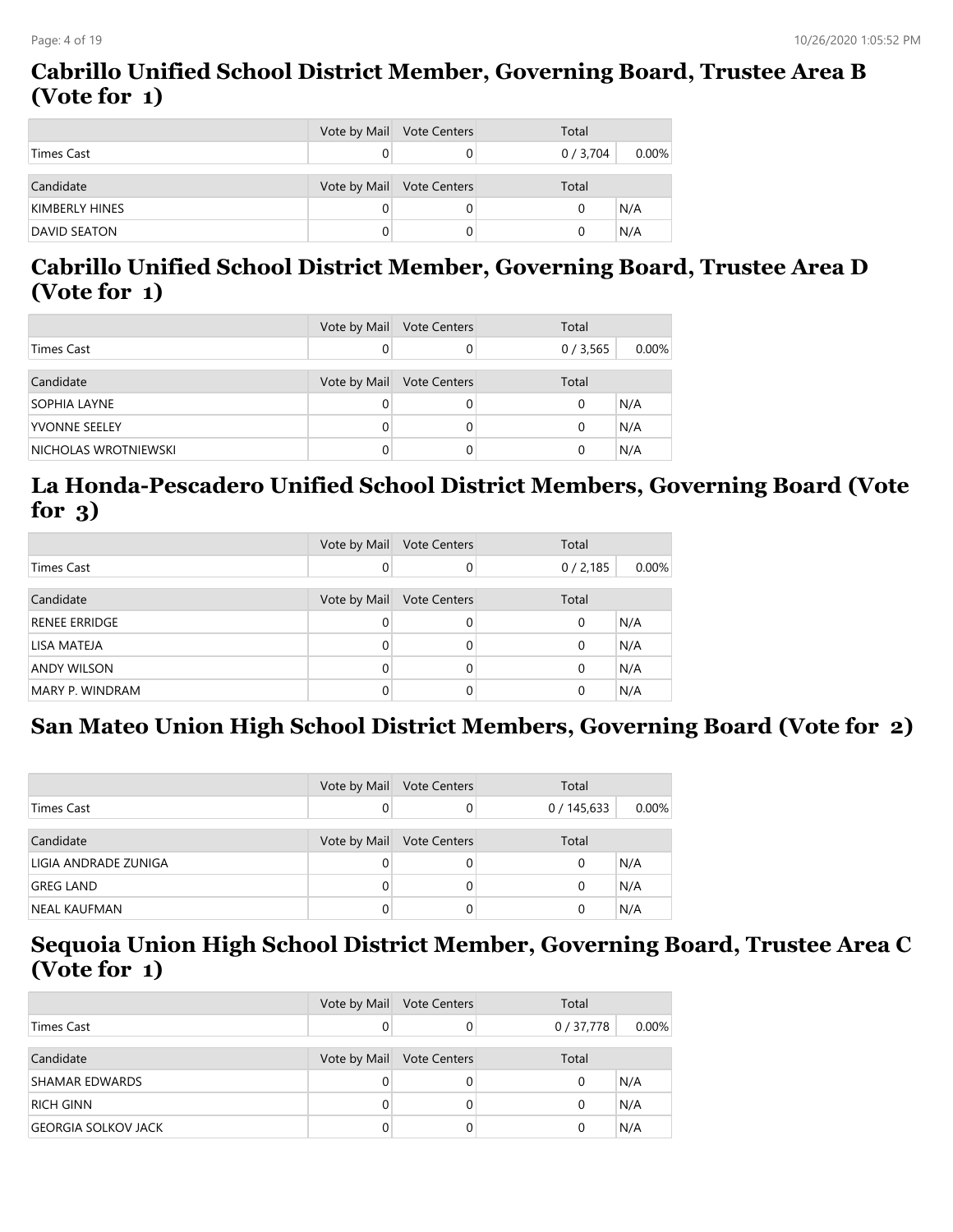#### **Sequoia Union High School District Member, Governing Board, Trustee Area E (Vote for 1)**

|                            | Vote by Mail Vote Centers | Total    |          |
|----------------------------|---------------------------|----------|----------|
| Times Cast                 |                           | 0/20,841 | $0.00\%$ |
| Candidate                  | Vote by Mail Vote Centers | Total    |          |
| <b>SHAWNEECE STEVENSON</b> |                           |          | N/A      |
| JACQUI CEBRIAN             |                           |          | N/A      |

### **Brisbane School District Members, Governing Board, Full Term (Vote for 2)**

|                          | Vote by Mail | <b>Vote Centers</b> | Total    |          |
|--------------------------|--------------|---------------------|----------|----------|
| Times Cast               | 0            |                     | 0/5,566  | $0.00\%$ |
| Candidate                | Vote by Mail | <b>Vote Centers</b> | Total    |          |
| <b>KAREN LENTZ</b>       | 0            |                     | 0        | N/A      |
| LILLIAN MARKIND          | 0            |                     | 0        | N/A      |
| <b>JACQUE MCLAUGHLIN</b> | 0            |                     | 0        | N/A      |
| <b>MEA CHRISTIE</b>      |              |                     | $\Omega$ | N/A      |

### **Brisbane School District Member, Governing Board, Short Term (Vote for 1)**

|                       | Vote by Mail Vote Centers | Total   |          |
|-----------------------|---------------------------|---------|----------|
| Times Cast            |                           | 0/5,566 | $0.00\%$ |
| Candidate             | Vote by Mail Vote Centers | Total   |          |
| <b>SHARON L BOGGS</b> |                           | 0       | N/A      |
| CURTIS L. WASHINGTON  |                           | 0       | N/A      |

### **Jefferson Elementary School District Members, Governing Board (Vote for 2)**

|                       | Vote by Mail | <b>Vote Centers</b> | Total    |       |
|-----------------------|--------------|---------------------|----------|-------|
| Times Cast            |              | 0                   | 0/45,327 | 0.00% |
| Candidate             | Vote by Mail | <b>Vote Centers</b> | Total    |       |
| MANUFOU LIAIGA-ANOA'I | 0            | 0                   | $\Omega$ | N/A   |
| <b>NICOLE PRIOLO</b>  | 0            | 0                   | 0        | N/A   |
| <b>WALLACE MOORE</b>  | 0            | 0                   | 0        | N/A   |
| ANDREA JORDAN         |              |                     | 0        | N/A   |

#### **Las Lomitas Elementary School District Members, Governing Board (Vote for 2)**

|                       | Vote by Mail | <b>Vote Centers</b> | Total   |          |
|-----------------------|--------------|---------------------|---------|----------|
| <b>Times Cast</b>     | 0            | 0                   | 0/8,196 | $0.00\%$ |
|                       |              |                     |         |          |
| Candidate             | Vote by Mail | <b>Vote Centers</b> | Total   |          |
| JODY LENG             | 0            | 0                   | 0       | N/A      |
| <b>JASON MORIMOTO</b> | $\Omega$     | 0                   | 0       | N/A      |
| <b>MOLLY FINN</b>     | 0            | 0                   | 0       | N/A      |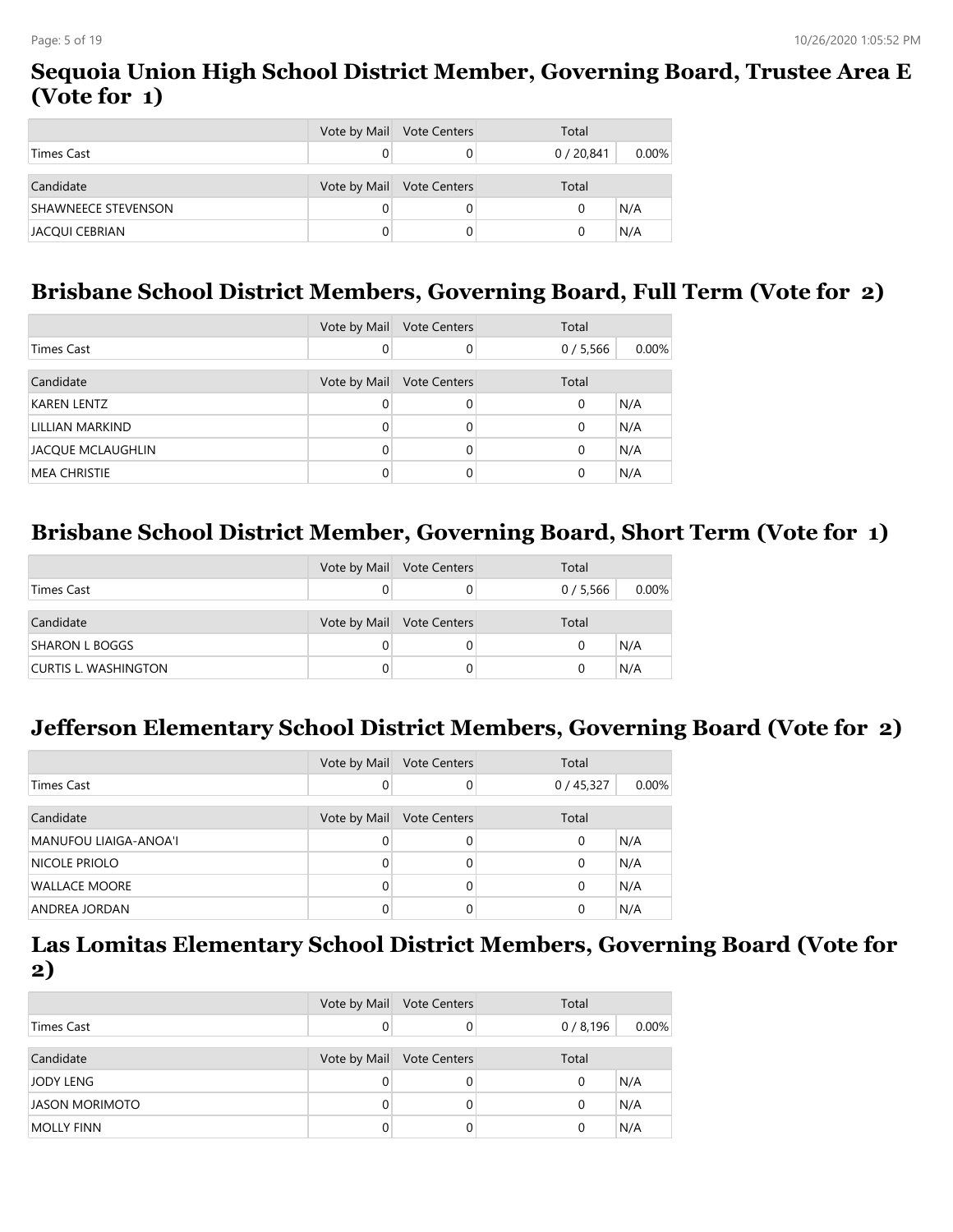|                 | Vote by Mail | <b>Vote Centers</b> | Total    |          |
|-----------------|--------------|---------------------|----------|----------|
| Times Cast      |              | 0                   | 0/18,338 | $0.00\%$ |
| Candidate       | Vote by Mail | <b>Vote Centers</b> | Total    |          |
| DAVID ACKERMAN  | 0            | 0                   |          | N/A      |
| FRANCESCA SEGRÈ |              | 0                   |          | N/A      |
| ROBERT MACLAY   |              | 0                   |          | N/A      |

### **Menlo Park City School District Members, Governing Board (Vote for 2)**

#### **Pacifica School District Member, Governing Board, Short Term (Vote for 1)**

|                        | Vote by Mail | <b>Vote Centers</b>       | Total    |          |
|------------------------|--------------|---------------------------|----------|----------|
| <b>Times Cast</b>      |              |                           | 0/26,394 | $0.00\%$ |
| Candidate              |              | Vote by Mail Vote Centers | Total    |          |
| <b>PATRICIA BALMAS</b> |              |                           | 0        | N/A      |
| <b>MARISSA G ARENA</b> |              |                           | 0        | N/A      |
| <b>JARED STEELE</b>    |              |                           | 0        | N/A      |

#### **Ravenswood City School District Members, Governing Board (Vote for 2)**

|                                           | Vote by Mail | <b>Vote Centers</b> | Total       |       |
|-------------------------------------------|--------------|---------------------|-------------|-------|
| Times Cast                                | $\mathbf 0$  | 0                   | 0/14,817    | 0.00% |
| Candidate                                 | Vote by Mail | <b>Vote Centers</b> | Total       |       |
| JENNY VARGHESE BLOOM                      | $\Omega$     | 0                   | $\mathbf 0$ | N/A   |
| <b>BRONWYN ALEXANDER</b>                  | $\Omega$     | 0                   | 0           | N/A   |
| MELE K. LATU                              | $\Omega$     | 0                   | $\mathbf 0$ | N/A   |
| <b>MARIELENA GAONA-</b><br><b>MENDOZA</b> | $\Omega$     | 0                   | $\Omega$    | N/A   |
| <b>JULIAN ALBERTO GARCIA</b>              | $\Omega$     | $\Omega$            | $\Omega$    | N/A   |
| <b>ZEB FELDMAN</b>                        | $\Omega$     | 0                   | $\Omega$    | N/A   |
| <b>JOEL RIVERA</b>                        | $\Omega$     | 0                   | 0           | N/A   |

### **San Bruno Park Elementary School District Members, Governing Board (Vote for 2)**

|                          | Vote by Mail | <b>Vote Centers</b> | Total    |          |
|--------------------------|--------------|---------------------|----------|----------|
| Times Cast               | 0            |                     | 0/22,920 | $0.00\%$ |
| Candidate                | Vote by Mail | <b>Vote Centers</b> | Total    |          |
| JENNIFER M. BLANCO       | 0            |                     | 0        | N/A      |
| ANDRIANA SHEA            | 0            |                     | 0        | N/A      |
| <b>BRYAN VANDER LUGT</b> | 0            |                     | 0        | N/A      |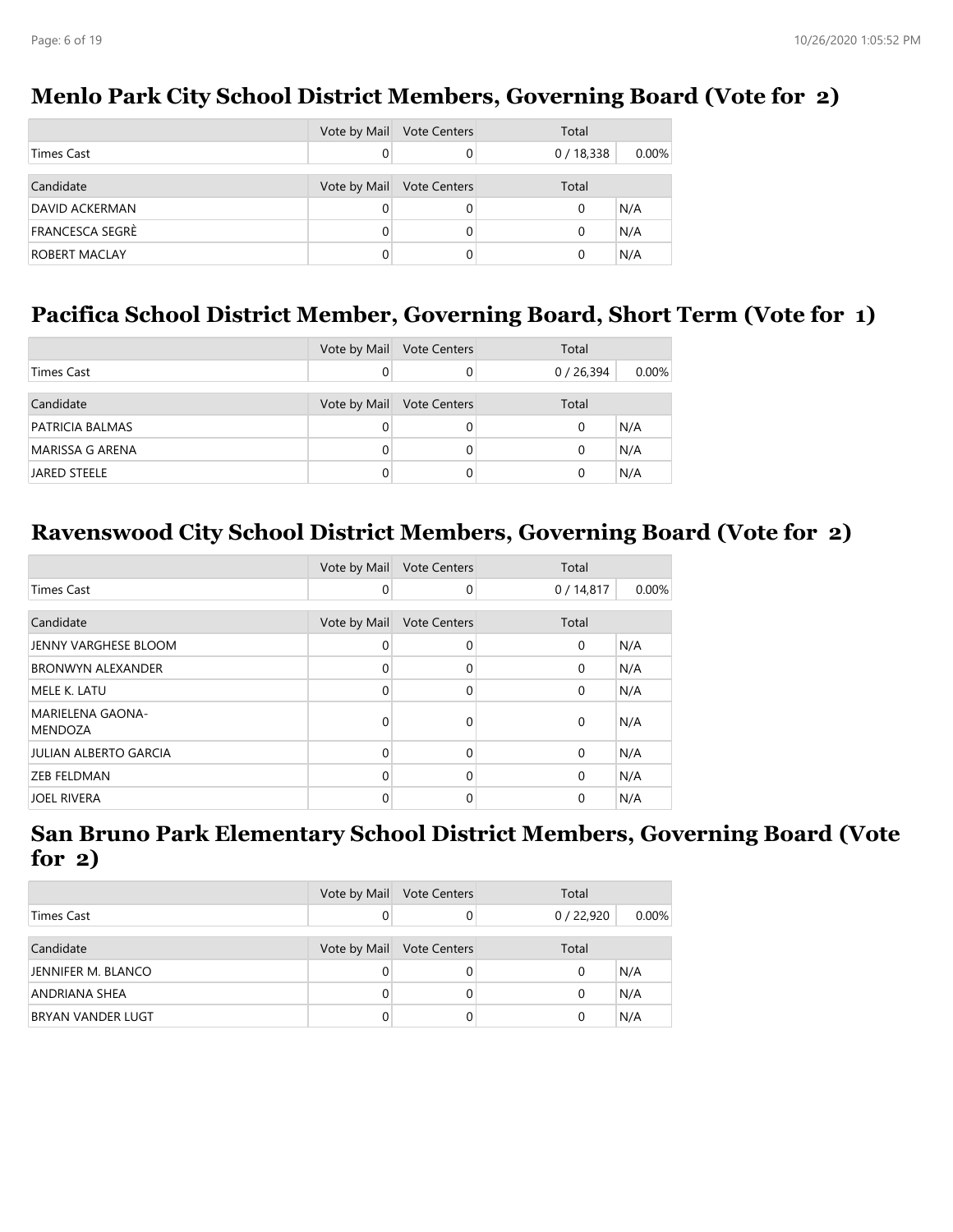### **Town of Atherton Members, City Council (Vote for 2)**

|                             | Vote by Mail | <b>Vote Centers</b> | Total   |       |
|-----------------------------|--------------|---------------------|---------|-------|
| Times Cast                  | 0            | $\Omega$            | 0/5,241 | 0.00% |
|                             |              |                     |         |       |
| Candidate                   | Vote by Mail | <b>Vote Centers</b> | Total   |       |
| ELIZABETH LEWIS             | 0            | 0                   | 0       | N/A   |
| DIANA HAWKINS-<br>MANUELIAN | 0            | 0                   | 0       | N/A   |
| <b>CHRISTINE DAVID</b>      | 0            | 0                   | 0       | N/A   |
| <b>CARY E WIEST</b>         |              |                     | 0       | N/A   |

# **City of Belmont Members, City Council (Vote for 2)**

|                     | Vote by Mail | <b>Vote Centers</b> | Total    |       |
|---------------------|--------------|---------------------|----------|-------|
| Times Cast          | 0            | $\mathbf 0$         | 0/17,147 | 0.00% |
|                     |              |                     |          |       |
| Candidate           | Vote by Mail | <b>Vote Centers</b> | Total    |       |
| <b>KEN LOO</b>      | 0            | $\Omega$            | 0        | N/A   |
| <b>DAVINA HURT</b>  | 0            | $\Omega$            | 0        | N/A   |
| TOM MCCUNE          | 0            | $\Omega$            | 0        | N/A   |
| <b>PAT CUVIELLO</b> | 0            | $\Omega$            | 0        | N/A   |

# **City of Brisbane Members, City Council (Vote for 3)**

|                     | Vote by Mail | <b>Vote Centers</b> | Total   |          |
|---------------------|--------------|---------------------|---------|----------|
| Times Cast          | 0            | 0                   | 0/3,049 | $0.00\%$ |
|                     |              |                     |         |          |
| Candidate           | Vote by Mail | <b>Vote Centers</b> | Total   |          |
| <b>CLIFF LENTZ</b>  | 0            | 0                   | 0       | N/A      |
| ARTHUR S. SUN       | 0            | 0                   | 0       | N/A      |
| R JASON NUNAN       | 0            | 0                   | 0       | N/A      |
| COLEEN MACKIN       | O            | 0                   | 0       | N/A      |
| KAREN S. CUNNINGHAM |              | 0                   | 0       | N/A      |

# **Town of Colma Members, City Council (Vote for 3)**

|                       | Vote by Mail | <b>Vote Centers</b> | Total    |          |
|-----------------------|--------------|---------------------|----------|----------|
| Times Cast            | 0            | 0                   | 0/811    | $0.00\%$ |
|                       |              |                     |          |          |
| Candidate             | Vote by Mail | <b>Vote Centers</b> | Total    |          |
| JOHN IRISH GOODWIN    | 0            | 0                   | $\Omega$ | N/A      |
| RAQUEL "RAE" GONZALEZ | 0            | 0                   | $\Omega$ | N/A      |
| <b>DIANA COLVIN</b>   | 0            | 0                   | $\Omega$ | N/A      |
| <b>THOMAS WALSH</b>   |              |                     | $\Omega$ | N/A      |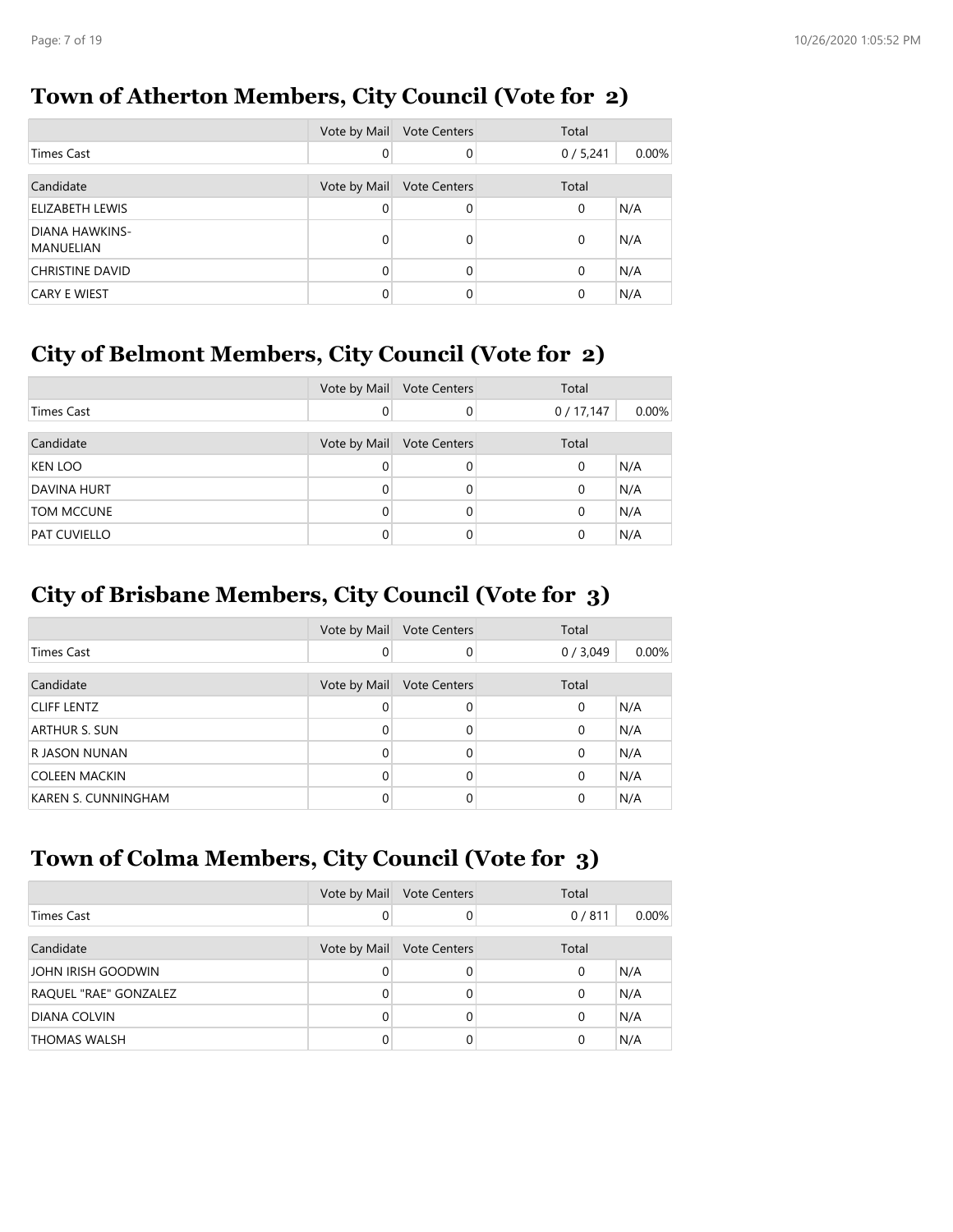# **City of Daly City Members, City Council (Vote for 2)**

|                              | Vote by Mail | <b>Vote Centers</b> | Total    |          |
|------------------------------|--------------|---------------------|----------|----------|
| Times Cast                   | 0            | 0                   | 0/53,591 | $0.00\%$ |
|                              |              |                     |          |          |
| Candidate                    | Vote by Mail | <b>Vote Centers</b> | Total    |          |
| SHAKEEL ALI                  | 0            | 0                   | 0        | N/A      |
| <b>GLENN R. SYLVESTER</b>    | 0            | 0                   | 0        | N/A      |
| MUSA ISSA NIJMEH             | U            | 0                   | 0        | N/A      |
| <b>JUSLYN CABRERA MANALO</b> |              |                     | 0        | N/A      |

# **City of Daly City City Clerk (Vote for 1)**

|                   | Vote by Mail Vote Centers | Total    |          |
|-------------------|---------------------------|----------|----------|
| Times Cast        |                           | 0/53,591 | $0.00\%$ |
|                   |                           |          |          |
| Candidate         | Vote by Mail Vote Centers | Total    |          |
| K. ANNETTE HIPONA |                           | 0        | N/A      |
| CARLEY-ANN MANALO |                           | 0        | N/A      |

# **City of Daly City City Treasurer (Vote for 1)**

|                  | Vote by Mail Vote Centers | Total      |          |
|------------------|---------------------------|------------|----------|
| Times Cast       |                           | 0 / 53,591 | $0.00\%$ |
|                  |                           |            |          |
| Candidate        | Vote by Mail Vote Centers | Total      |          |
| DANECA HALVORSON |                           |            | N/A      |

# **City of East Palo Alto Members, City Council (Vote for 3)**

|                          | Vote by Mail | <b>Vote Centers</b> | Total       |       |
|--------------------------|--------------|---------------------|-------------|-------|
| Times Cast               | 0            | $\Omega$            | 0/11,848    | 0.00% |
|                          |              |                     |             |       |
| Candidate                | Vote by Mail | <b>Vote Centers</b> | Total       |       |
| ANTONIO LÓPEZ            | 0            | $\Omega$            | $\mathbf 0$ | N/A   |
| <b>WEBSTER LINCOLN</b>   | $\Omega$     | $\Omega$            | $\mathbf 0$ | N/A   |
| <b>LISA GAUTHIER</b>     | 0            | $\Omega$            | $\mathbf 0$ | N/A   |
| STEWART HYLAND           | 0            | $\Omega$            | $\mathbf 0$ | N/A   |
| <b>JUAN MENDEZ</b>       | $\Omega$     | $\Omega$            | $\Omega$    | N/A   |
| <b>LARRY JAMES MOODY</b> | 0            | $\Omega$            | $\Omega$    | N/A   |
| <b>CARLOS ROMERO</b>     | $\Omega$     | 0                   | 0           | N/A   |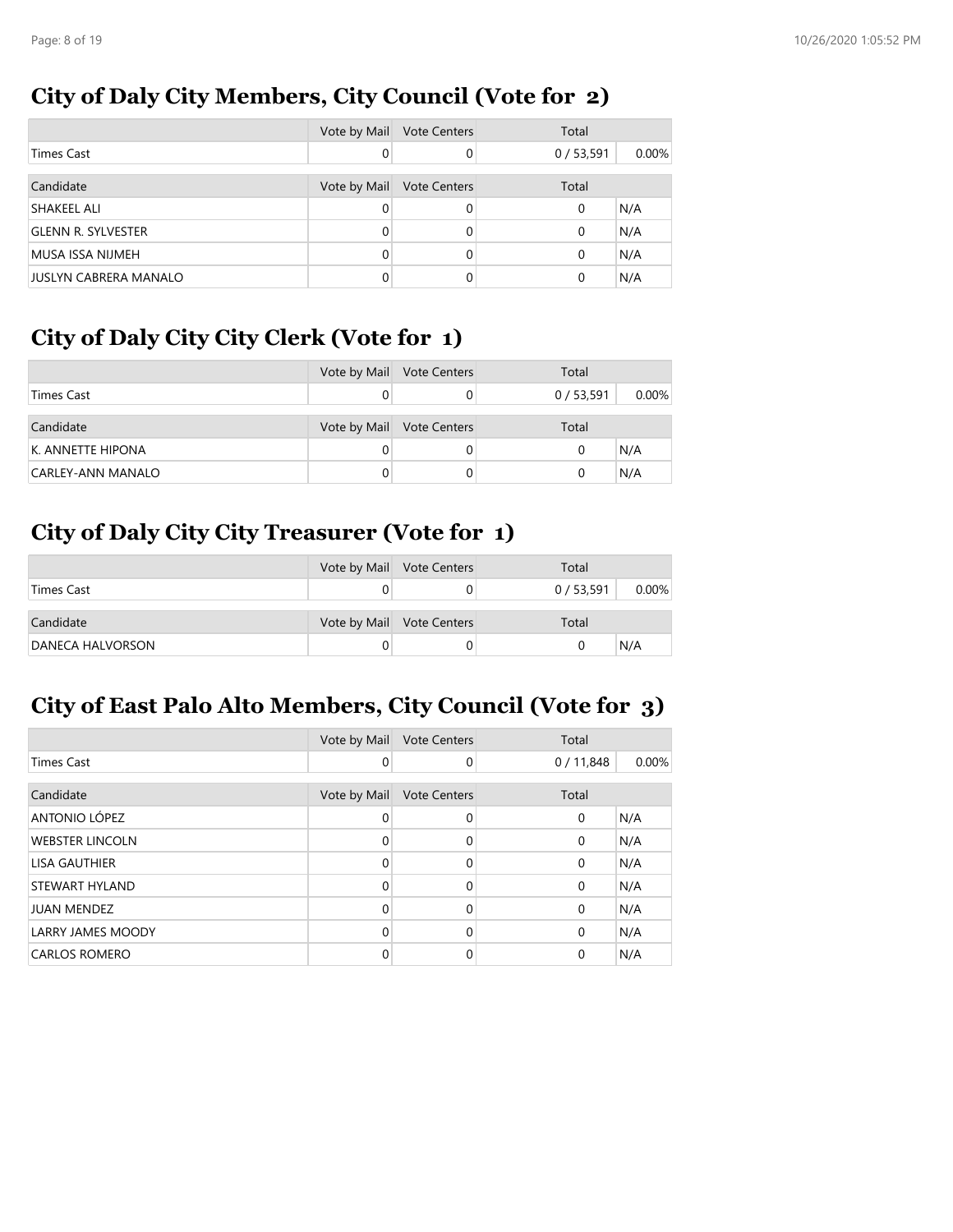# **City of Foster City Members, City Council (Vote for 3)**

|                            | Vote by Mail | <b>Vote Centers</b> | Total    |       |
|----------------------------|--------------|---------------------|----------|-------|
| <b>Times Cast</b>          | 0            | $\Omega$            | 0/18,289 | 0.00% |
| Candidate                  | Vote by Mail | <b>Vote Centers</b> | Total    |       |
| <b>LATISA BROOKS</b>       | 0            | $\Omega$            | 0        | N/A   |
| <b>SAM HINDI</b>           | $\Omega$     | $\Omega$            | 0        | N/A   |
| PATRICK J. SULLIVAN        | $\Omega$     | $\Omega$            | 0        | N/A   |
| <b>CATHERINE MAHANPOUR</b> | 0            | 0                   | 0        | N/A   |
| <b>JON FROOMIN</b>         | 0            | 0                   | 0        | N/A   |

#### **City of Half Moon Bay Member, City Council, District 2 (Vote for 1)**

|                       | Vote by Mail Vote Centers | Total   |          |
|-----------------------|---------------------------|---------|----------|
| Times Cast            |                           | 0/1,661 | $0.00\%$ |
| Candidate             | Vote by Mail Vote Centers | Total   |          |
| <b>HARVEY RARBACK</b> |                           |         | N/A      |

# **City of Half Moon Bay Member, City Council, District 3 (Vote for 1)**

|                   | Vote by Mail Vote Centers | Total   |          |
|-------------------|---------------------------|---------|----------|
| Times Cast        |                           | 0/1,748 | $0.00\%$ |
| Candidate         | Vote by Mail Vote Centers | Total   |          |
| <b>ADAM EISEN</b> |                           | 0       | N/A      |
| JOAQUIN JIMENEZ   |                           | 0       | N/A      |

### **Town of Hillsborough Members, City Council (Vote for 3)**

|                     | Vote by Mail | <b>Vote Centers</b> | Total   |          |
|---------------------|--------------|---------------------|---------|----------|
| <b>Times Cast</b>   |              |                     | 0/8,368 | $0.00\%$ |
| Candidate           | Vote by Mail | <b>Vote Centers</b> | Total   |          |
| <b>AARON ZORNES</b> |              | 0                   | 0       | N/A      |
| SOPHIE COLE         |              | 0                   | 0       | N/A      |
| CHRISTINE KROLIK    |              | 0                   | 0       | N/A      |
| ALVIN L. ROYSE      |              |                     | 0       | N/A      |

### **City of Menlo Park Member, City Council, District 3 (Vote for 1)**

|                | Vote by Mail | <b>Vote Centers</b> | Total   |          |
|----------------|--------------|---------------------|---------|----------|
| Times Cast     | 0            |                     | 0/4,171 | $0.00\%$ |
| Candidate      | Vote by Mail | <b>Vote Centers</b> | Total   |          |
| CHELSEA NGUYEN | 0            |                     | 0       | N/A      |
| MAX FENNELL    | 0            |                     | 0       | N/A      |
| JEN WOLOSIN    | 0            |                     | 0       | N/A      |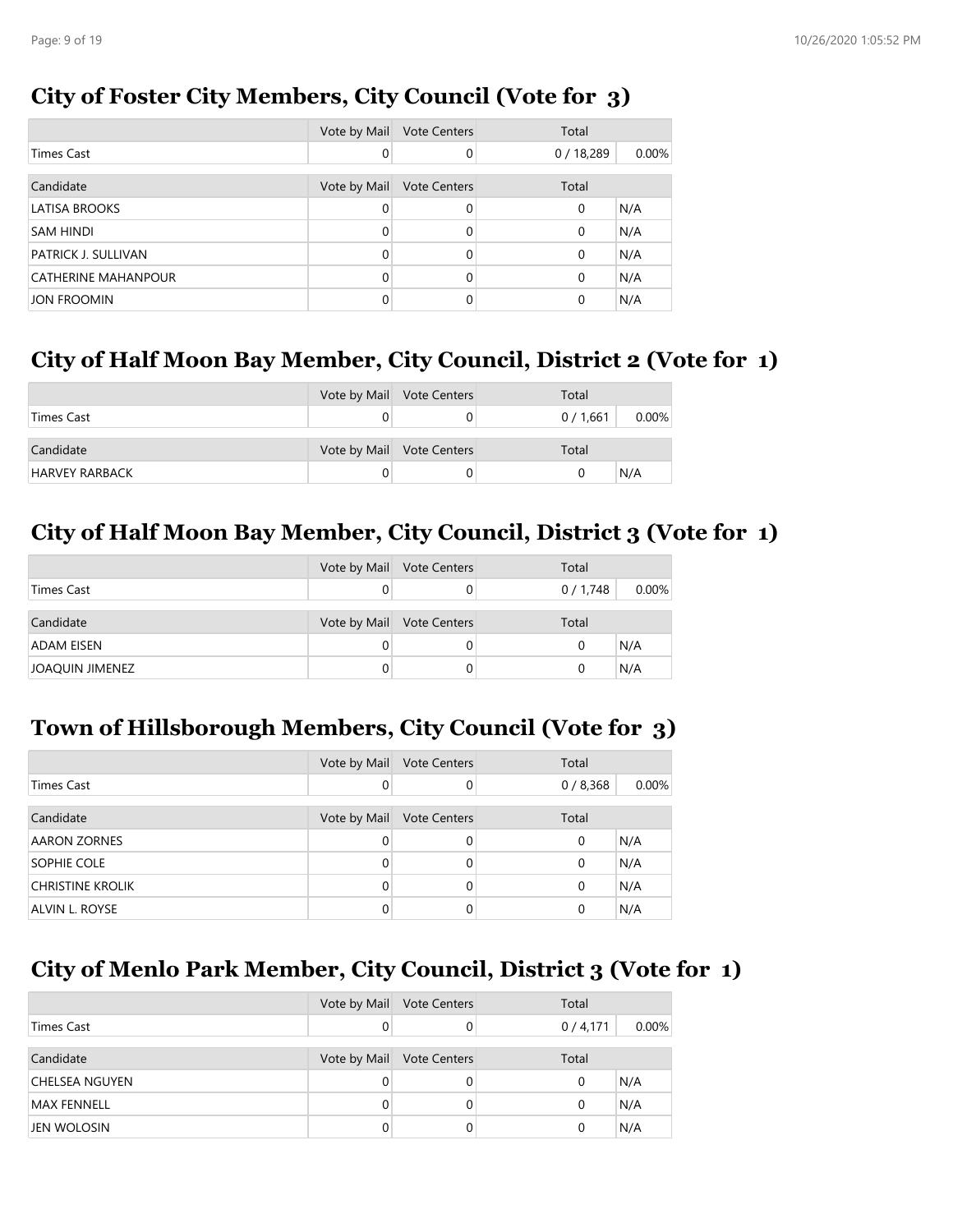# **City of Menlo Park Member, City Council, District 5 (Vote for 1)**

|                    | Vote by Mail Vote Centers | Total     |          |
|--------------------|---------------------------|-----------|----------|
| Times Cast         |                           | 0 / 4,470 | $0.00\%$ |
| Candidate          | Vote by Mail Vote Centers | Total     |          |
| <b>RAY MUELLER</b> |                           |           | N/A      |

## **City of Millbrae Members, City Council (Vote for 3)**

|                        | Vote by Mail | <b>Vote Centers</b> | Total       |          |
|------------------------|--------------|---------------------|-------------|----------|
| <b>Times Cast</b>      | 0            | $\Omega$            | 0/14,231    | $0.00\%$ |
| Candidate              | Vote by Mail | <b>Vote Centers</b> | Total       |          |
| <b>ERROL ZSHORNACK</b> | 0            | $\Omega$            | $\mathbf 0$ | N/A      |
| <b>GINA PAPAN</b>      | 0            | $\Omega$            | $\mathbf 0$ | N/A      |
| ANN SCHNEIDER          | 0            | 0                   | $\mathbf 0$ | N/A      |
| ANDERS FUNG            | 0            | 0                   | $\mathbf 0$ | N/A      |
| YOU YOU XUE            | 0            | 0                   | 0           | N/A      |

# **City of Pacifica Member, City Council District 1 (Vote for 1)**

|                      | Vote by Mail Vote Centers | Total   |          |
|----------------------|---------------------------|---------|----------|
| Times Cast           |                           | 0/4,695 | $0.00\%$ |
| Candidate            | Vote by Mail Vote Centers | Total   |          |
| MAYRA ESPINOSA       |                           |         | N/A      |
| <b>SUE VATERLAUS</b> |                           |         | N/A      |

### **City of Pacifica Member, City Council District 4 (Vote for 1)**

|                                           | Vote by Mail | <b>Vote Centers</b> | Total    |       |
|-------------------------------------------|--------------|---------------------|----------|-------|
| Times Cast                                |              |                     | 0/5,950  | 0.00% |
| Candidate                                 | Vote by Mail | <b>Vote Centers</b> | Total    |       |
| <b>TYGARJAS TWYRLS</b><br><b>BIGSTYCK</b> |              |                     | $\Omega$ | N/A   |
| <b>MARJ DAVIS</b>                         |              |                     | $\Omega$ | N/A   |
| <b>MIKE COHEN</b>                         |              |                     | 0        | N/A   |

# **Town of Portola Valley Members, Town Council (Vote for 2)**

|                        | Vote by Mail | <b>Vote Centers</b> | Total   |          |
|------------------------|--------------|---------------------|---------|----------|
| Times Cast             | 0            |                     | 0/3,629 | $0.00\%$ |
| Candidate              | Vote by Mail | <b>Vote Centers</b> | Total   |          |
| JEFF AALFS             | 0            |                     | 0       | N/A      |
| <b>ANGELA HEY</b>      |              |                     | 0       | N/A      |
| <b>MARY PAGE HUFTY</b> |              |                     | 0       | N/A      |
| <b>SARAH WERNIKOFF</b> |              |                     | 0       | N/A      |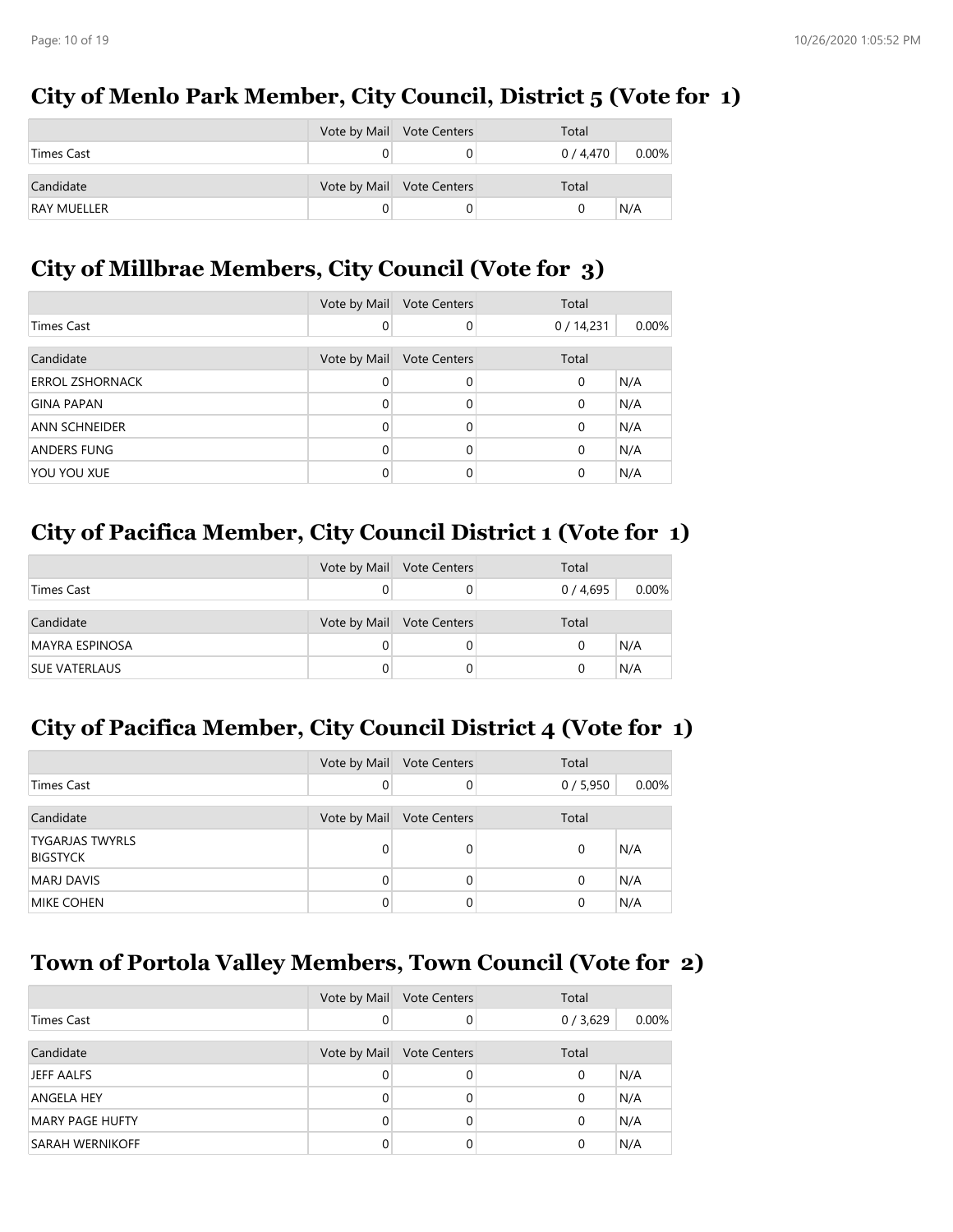### **City of Redwood City Member, City Council District 1 (Vote for 1)**

|                   | Vote by Mail | <b>Vote Centers</b> | Total   |       |
|-------------------|--------------|---------------------|---------|-------|
| <b>Times Cast</b> |              |                     | 0/7,603 | 0.00% |
| Candidate         | Vote by Mail | <b>Vote Centers</b> | Total   |       |
| JEFF GEE          |              |                     | O       | N/A   |
| NANCY RADCLIFFE   |              |                     |         | N/A   |

## **City of Redwood City Member, City Council District 3 (Vote for 1)**

|                                      | Vote by Mail | <b>Vote Centers</b> | Total   |          |
|--------------------------------------|--------------|---------------------|---------|----------|
| <b>Times Cast</b>                    |              |                     | 0/4,622 | $0.00\%$ |
| Candidate                            | Vote by Mail | <b>Vote Centers</b> | Total   |          |
| <b>JANET BORGENS</b>                 |              |                     | 0       | N/A      |
| LISSETTE ESPINOZA-<br><b>GARNICA</b> |              |                     | 0       | N/A      |
| <b>ISABELLA CHU</b>                  |              |                     | 0       | N/A      |

### **City of Redwood City Member, City Council District 4 (Vote for 1)**

|               | Vote by Mail Vote Centers | Total     |          |
|---------------|---------------------------|-----------|----------|
| Times Cast    |                           | 0 / 3,438 | $0.00\%$ |
| Candidate     | Vote by Mail Vote Centers | Total     |          |
| MICHAEL SMITH |                           |           | N/A      |

# **City of Redwood City Member, City Council District 7 (Vote for 1)**

|                       | Vote by Mail | <b>Vote Centers</b> | Total   |          |
|-----------------------|--------------|---------------------|---------|----------|
| <b>Times Cast</b>     |              |                     | 0/8,250 | $0.00\%$ |
| Candidate             | Vote by Mail | <b>Vote Centers</b> | Total   |          |
| <b>ALICIA AGUIRRE</b> |              |                     | 0       | N/A      |
| MARK WOLOHAN          |              | 0                   | 0       | N/A      |
| CHRIS RASMUSSEN       |              |                     | 0       | N/A      |

### **City of San Bruno Mayor (Vote for 1)**

|                | Vote by Mail Vote Centers | Total    |          |
|----------------|---------------------------|----------|----------|
| Times Cast     |                           | 0/25,248 | $0.00\%$ |
|                |                           |          |          |
| Candidate      | Vote by Mail Vote Centers | Total    |          |
| LINDA MASON    |                           | 0        | N/A      |
| RICO E. MEDINA |                           |          | N/A      |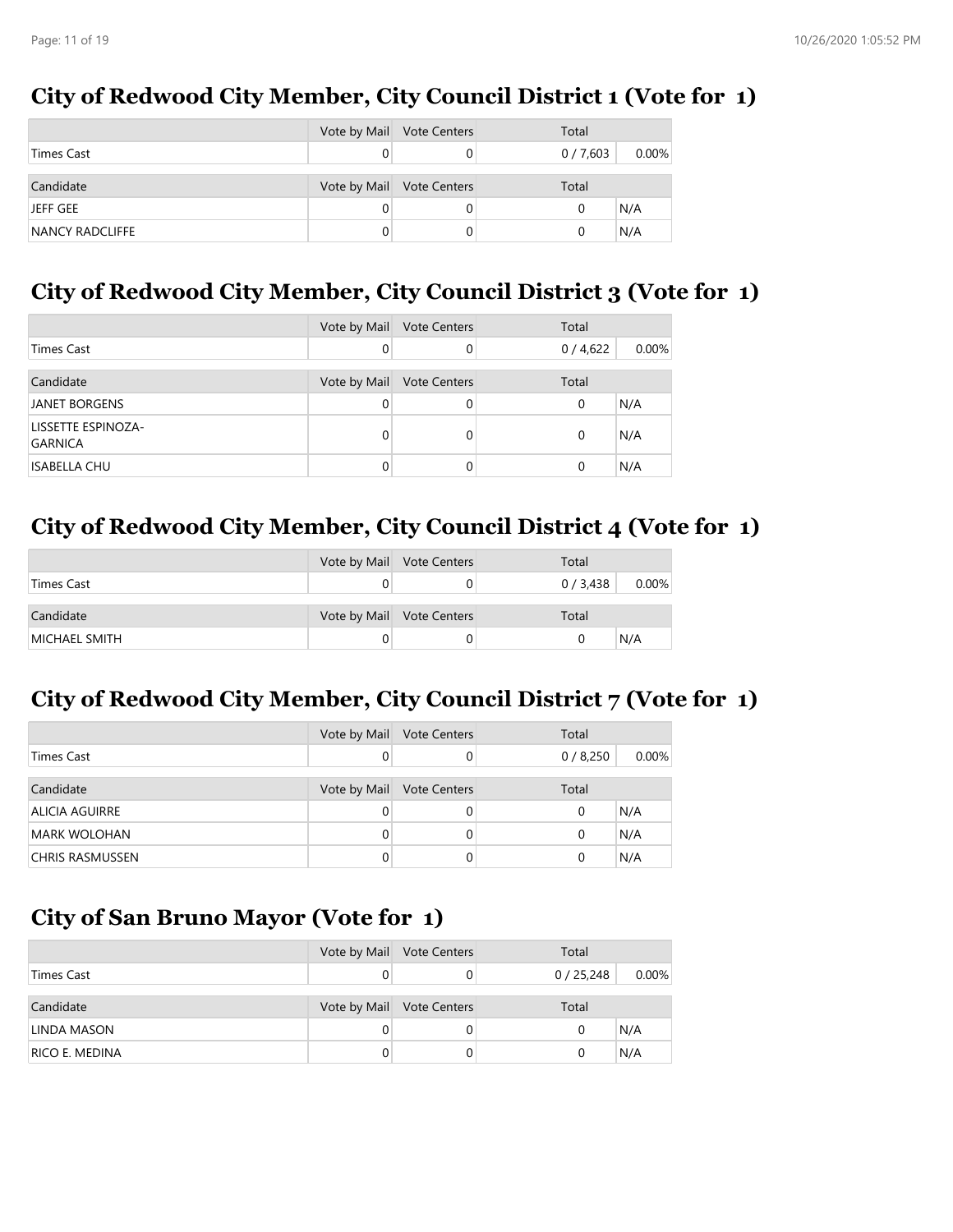# **City of San Bruno Members, City Council (Vote for 2)**

|                        | Vote by Mail | <b>Vote Centers</b> | Total       |       |
|------------------------|--------------|---------------------|-------------|-------|
| Times Cast             | 0            | 0                   | 0/25,248    | 0.00% |
|                        |              |                     |             |       |
| Candidate              | Vote by Mail | <b>Vote Centers</b> | Total       |       |
| TOM HAMILTON           | 0            | 0                   | $\mathbf 0$ | N/A   |
| MICHAEL SALAZAR        | $\Omega$     | $\Omega$            | $\mathbf 0$ | N/A   |
| <b>JEREMY SARNECKY</b> | 0            | $\Omega$            | 0           | N/A   |
| <b>STEPHEN SEYMOUR</b> | $\Omega$     | 0                   | $\mathbf 0$ | N/A   |
| STEPHAN MARSHALL       |              | $\Omega$            | $\Omega$    | N/A   |

# **City of San Carlos Members, City Council (Vote for 2)**

|                    | Vote by Mail | <b>Vote Centers</b> | Total    |       |
|--------------------|--------------|---------------------|----------|-------|
| Times Cast         |              | $\Omega$            | 0/20,956 | 0.00% |
|                    |              |                     |          |       |
| Candidate          | Vote by Mail | <b>Vote Centers</b> | Total    |       |
| JT EDEN            |              |                     | $\Omega$ | N/A   |
| DAVID B. TOM       |              | 0                   | $\Omega$ | N/A   |
| <b>JOHN DUGAN</b>  |              | 0                   | $\Omega$ | N/A   |
| <b>RON COLLINS</b> |              |                     | 0        | N/A   |

# **City of San Carlos City Treasurer (Vote for 1)**

|                            | Vote by Mail Vote Centers | Total    |          |
|----------------------------|---------------------------|----------|----------|
| Times Cast                 |                           | 0/20,956 | $0.00\%$ |
| Candidate                  | Vote by Mail Vote Centers | Total    |          |
| <b>INGE TIEGEL DOHERTY</b> |                           |          | N/A      |

# **City of San Mateo Members, City Council (Vote for 2)**

|                      | Vote by Mail | <b>Vote Centers</b> | Total    |       |
|----------------------|--------------|---------------------|----------|-------|
| <b>Times Cast</b>    |              |                     | 0/59,229 | 0.00% |
| Candidate            | Vote by Mail | <b>Vote Centers</b> | Total    |       |
| <b>AMOURENCE LEE</b> |              |                     | 0        | N/A   |
| <b>DIANE PAPAN</b>   |              |                     | 0        | N/A   |
| LISA DIAZ NASH       |              |                     | 0        | N/A   |

# **City of South San Francisco Member, City Council District 2 (Vote for 1)**

|              | Vote by Mail Vote Centers | Total     |          |
|--------------|---------------------------|-----------|----------|
| Times Cast   |                           | 0 / 8,044 | $0.00\%$ |
| Candidate    | Vote by Mail Vote Centers | Total     |          |
| MARK NAGALES |                           |           | N/A      |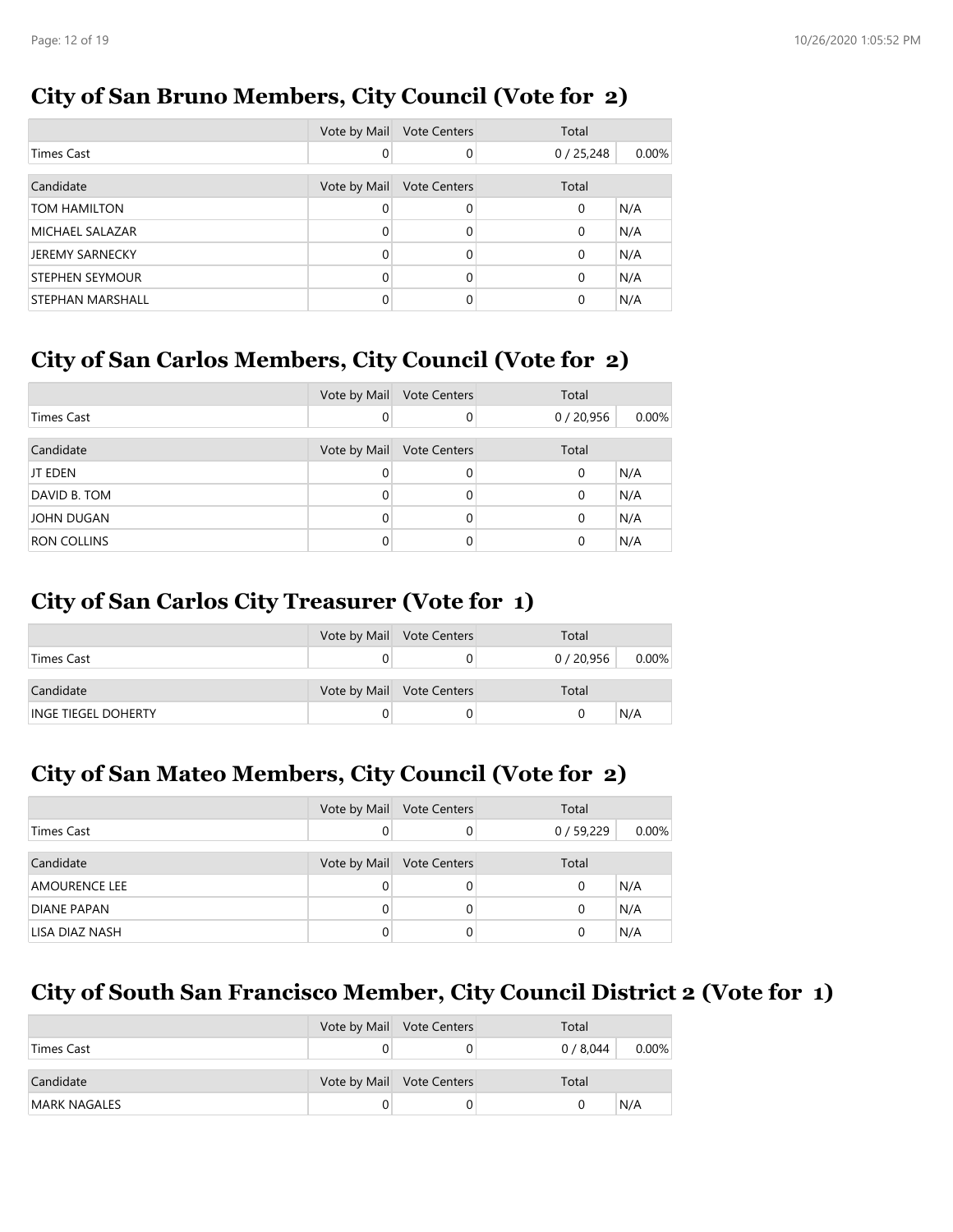### **City of South San Francisco Member, City Council District 4 (Vote for 1)**

|                      | Vote by Mail | <b>Vote Centers</b> | Total   |          |
|----------------------|--------------|---------------------|---------|----------|
| <b>Times Cast</b>    |              |                     | 0/8,595 | $0.00\%$ |
| Candidate            | Vote by Mail | <b>Vote Centers</b> | Total   |          |
| RICHARD GARBARINO    |              |                     |         | N/A      |
| <b>JAMES COLEMAN</b> |              |                     |         | N/A      |

### **Town of Woodside Member, Town Council District 1 (Vote for 1)**

|                  | Vote by Mail Vote Centers | Total     |          |
|------------------|---------------------------|-----------|----------|
| Times Cast       |                           | 0 / 4,272 | $0.00\%$ |
| Candidate        | Vote by Mail Vote Centers | Total     |          |
| JENNIFER R. WALL |                           |           | N/A      |

### **Town of Woodside Member, Town Council District 3 (Vote for 1)**

|                   | Vote by Mail Vote Centers | Total     |          |
|-------------------|---------------------------|-----------|----------|
| Times Cast        |                           | 0 / 4,272 | $0.00\%$ |
| Candidate         | Vote by Mail Vote Centers | Total     |          |
| <b>CHRIS SHAW</b> |                           |           | N/A      |

#### **Town of Woodside Member, Town Council District 5 (Vote for 1)**

|                | Vote by Mail Vote Centers | Total     |          |
|----------------|---------------------------|-----------|----------|
| Times Cast     |                           | 0 / 4,272 | $0.00\%$ |
| Candidate      | Vote by Mail Vote Centers | Total     |          |
| JOHN R CARVELL |                           |           | N/A      |

### **Town of Woodside Member, Town Council District 7 (Vote for 1)**

|            | Vote by Mail Vote Centers | Total   |          |
|------------|---------------------------|---------|----------|
| Times Cast |                           | 0/4,272 | $0.00\%$ |
| Candidate  | Vote by Mail Vote Centers | Total   |          |
| NED FLUET  |                           |         | N/A      |

### **Highlands Recreation District Members, Board of Directors (Vote for 2)**

|                         | Vote by Mail | <b>Vote Centers</b> | Total   |          |
|-------------------------|--------------|---------------------|---------|----------|
| Times Cast              |              |                     | 0/1,644 | $0.00\%$ |
| Candidate               | Vote by Mail | <b>Vote Centers</b> | Total   |          |
| <b>SHIRIN BAKHSHAY</b>  | 0            |                     | 0       | N/A      |
| <b>CHRISTOPHER GURR</b> | 0            |                     | 0       | N/A      |
| PAMELA MERKADEAU        |              |                     |         | N/A      |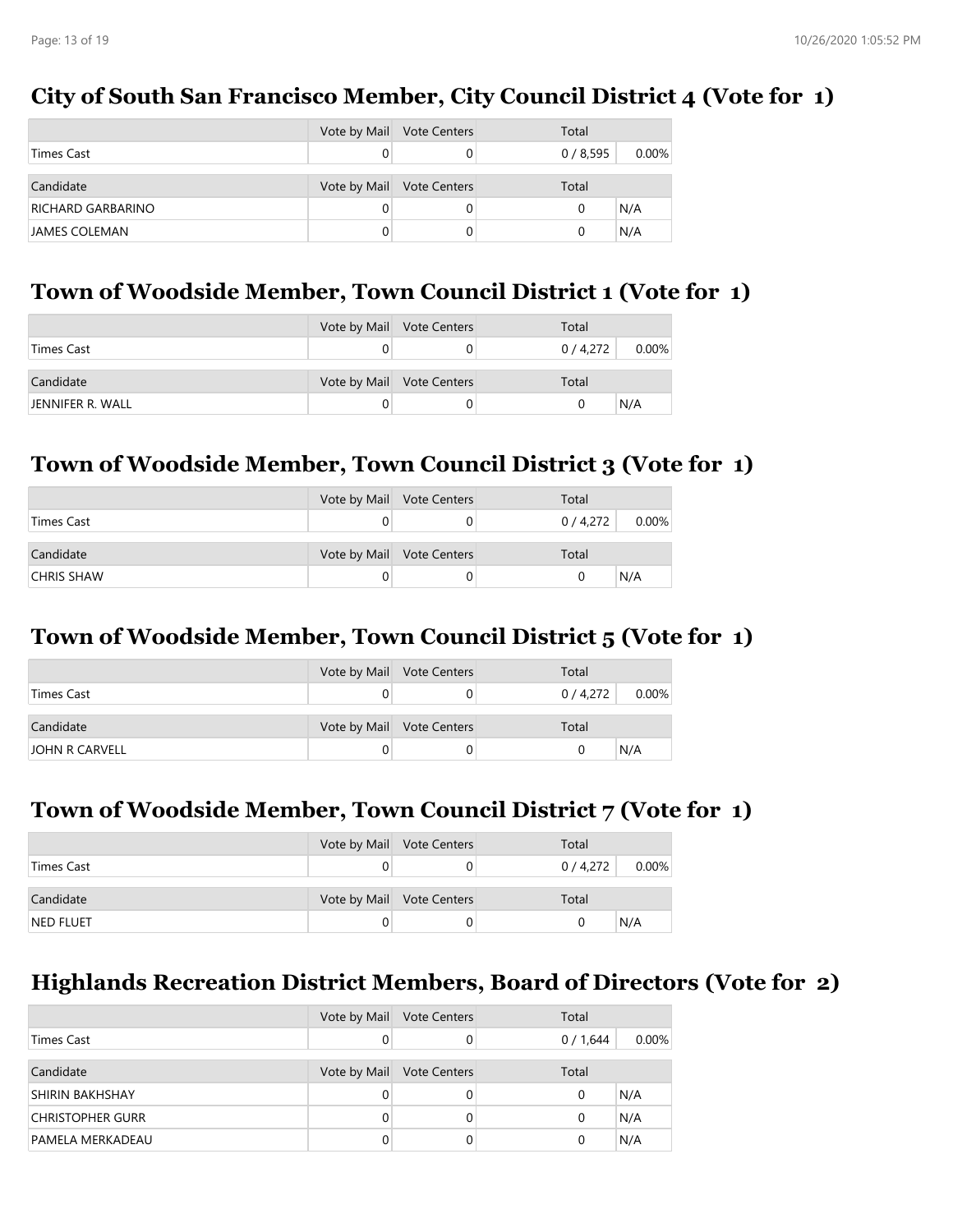#### **Candidate Candidate Vote by Mail Vote Centers** Total ADA BRAUN 0 0 0 N/A LESLIE ANGLADA 0 0 0 N/A JEN COLEMAN 0 0 0 N/A Vote by Mail Vote Centers **Total** Times Cast 0 0 0 / 1,187 0.00%

### **Ladera Recreation District Members, Board of Directors (Vote for 2)**

### **Menlo Park Fire Protection District Members, Board of Directors (Vote for 2)**

|                       | Vote by Mail | <b>Vote Centers</b> | Total    |       |
|-----------------------|--------------|---------------------|----------|-------|
| <b>Times Cast</b>     | $\Omega$     |                     | 0/47,429 | 0.00% |
| Candidate             | Vote by Mail | <b>Vote Centers</b> | Total    |       |
| <b>SEAN BALLARD</b>   | $\Omega$     |                     | 0        | N/A   |
| ROBERT SILANO         | $\Omega$     |                     | 0        | N/A   |
| PETER F. CARPENTER    | $\Omega$     |                     | 0        | N/A   |
| VIRGINIA CHANG KIRALY |              |                     | 0        | N/A   |

# **Midcoast Community Council Councilmembers (Vote for 3)**

|                         | Vote by Mail | <b>Vote Centers</b> | Total   |          |
|-------------------------|--------------|---------------------|---------|----------|
| Times Cast              | 0            |                     | 0/8,516 | $0.00\%$ |
| Candidate               | Vote by Mail | <b>Vote Centers</b> | Total   |          |
| <b>ANDRA ANDERSON</b>   | 0            |                     | 0       | N/A      |
| <b>JILL GRANT</b>       | 0            |                     | 0       | N/A      |
| DAN HAGGERTY            | 0            |                     | 0       | N/A      |
| <b>GREGG A. DIEGUEZ</b> | 0            |                     | 0       | N/A      |

#### **San Mateo County Harbor District Member, Board of Commissioners, District 4 (Vote for 1)**

|                         | Vote by Mail | <b>Vote Centers</b> | Total    |          |
|-------------------------|--------------|---------------------|----------|----------|
| Times Cast              |              |                     | 0/96,745 | $0.00\%$ |
| Candidate               | Vote by Mail | <b>Vote Centers</b> | Total    |          |
| <b>TOM MATTUSCH</b>     |              |                     | 0        | N/A      |
| LEMOINE "LEE" FERNANDEZ | 0            |                     | 0        | N/A      |
| <b>DAWN KORTH</b>       |              |                     | 0        | N/A      |

#### **San Mateo County Harbor District Member, Board of Commissioners, District 5 (Vote for 1)**

|                       | Vote by Mail | <b>Vote Centers</b> | Total      |          |
|-----------------------|--------------|---------------------|------------|----------|
| Times Cast            |              |                     | 0 / 79,438 | $0.00\%$ |
| Candidate             | Vote by Mail | <b>Vote Centers</b> | Total      |          |
| VIRGINIA CHANG KIRALY |              |                     |            | N/A      |
| KIRSTEN KEITH         |              |                     |            | N/A      |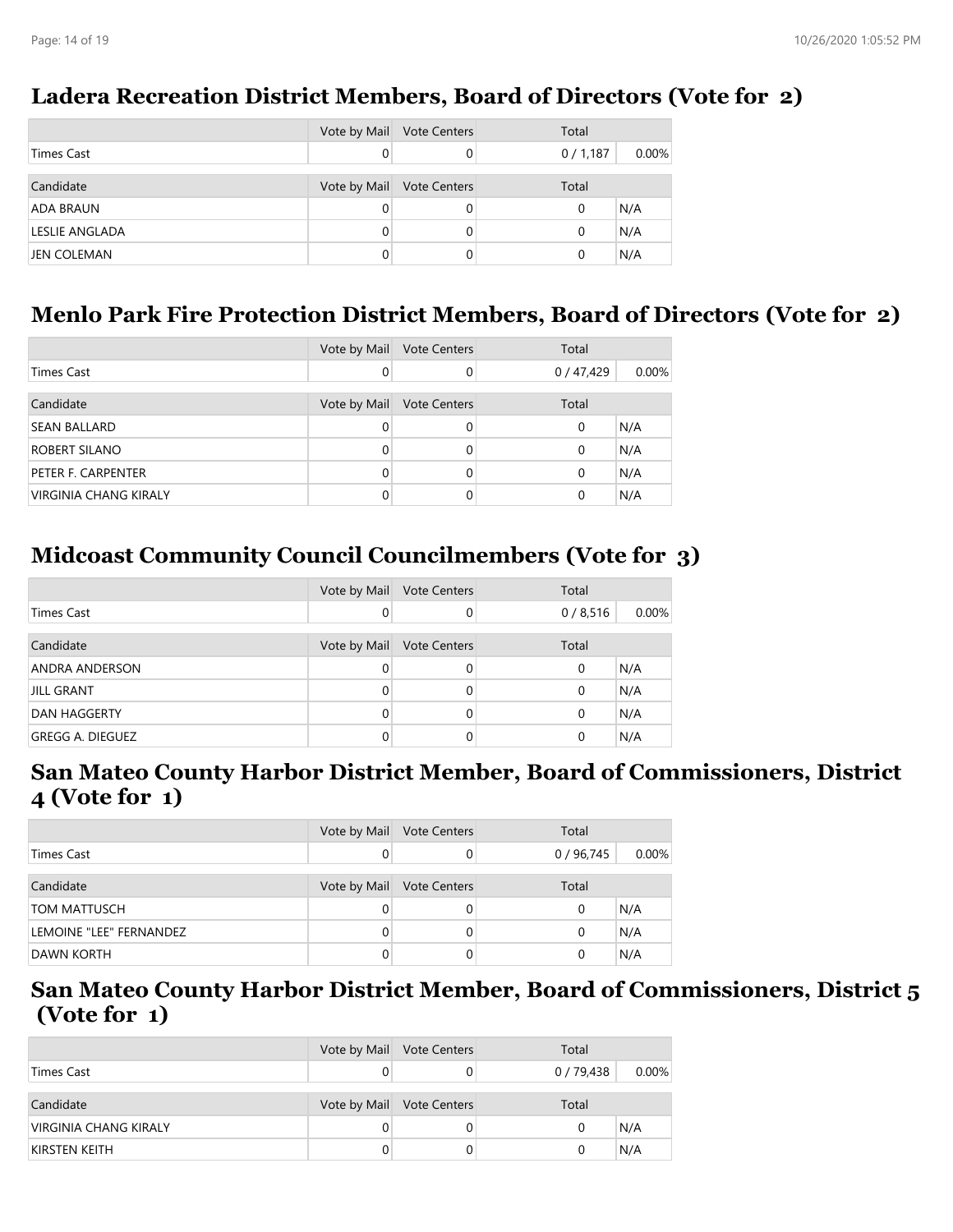# **Proposition 14 (Majority Approval Required) (Vote for 1)**

|            | Vote by Mail Vote Centers | Total       |          |
|------------|---------------------------|-------------|----------|
| Times Cast |                           | 0 / 442,637 | $0.00\%$ |
| Candidate  | Vote by Mail Vote Centers | Total       |          |
| <b>YES</b> |                           | 0           | N/A      |
| <b>NO</b>  |                           |             | N/A      |

## **Proposition 15 (Majority Approval Required) (Vote for 1)**

|            | Vote by Mail Vote Centers | Total     |          |
|------------|---------------------------|-----------|----------|
| Times Cast |                           | 0/442,637 | $0.00\%$ |
| Candidate  | Vote by Mail Vote Centers | Total     |          |
| <b>YES</b> |                           | 0         | \N/A     |
| <b>NO</b>  |                           | 0         | N/A      |

# **Proposition 16 (Majority Approval Required) (Vote for 1)**

|            | Vote by Mail Vote Centers | Total       |          |
|------------|---------------------------|-------------|----------|
| Times Cast |                           | 0 / 442,637 | $0.00\%$ |
| Candidate  | Vote by Mail Vote Centers | Total       |          |
| <b>YES</b> |                           | 0           | N/A      |
| <b>NO</b>  |                           | 0           | N/A      |

# **Proposition 17 (Majority Approval Required) (Vote for 1)**

|            | Vote by Mail Vote Centers | Total     |          |
|------------|---------------------------|-----------|----------|
| Times Cast |                           | 0/442,637 | $0.00\%$ |
|            |                           |           |          |
| Candidate  | Vote by Mail Vote Centers | Total     |          |
| <b>YES</b> |                           | U         | N/A      |
| <b>NO</b>  |                           |           | N/A      |

# **Proposition 18 (Majority Approval Required) (Vote for 1)**

|            | Vote by Mail Vote Centers | Total     |       |
|------------|---------------------------|-----------|-------|
| Times Cast |                           | 0/442,637 | 0.00% |
|            |                           |           |       |
| Candidate  | Vote by Mail Vote Centers | Total     |       |
| <b>YES</b> |                           | 0         | N/A   |
| <b>NO</b>  |                           |           | N/A   |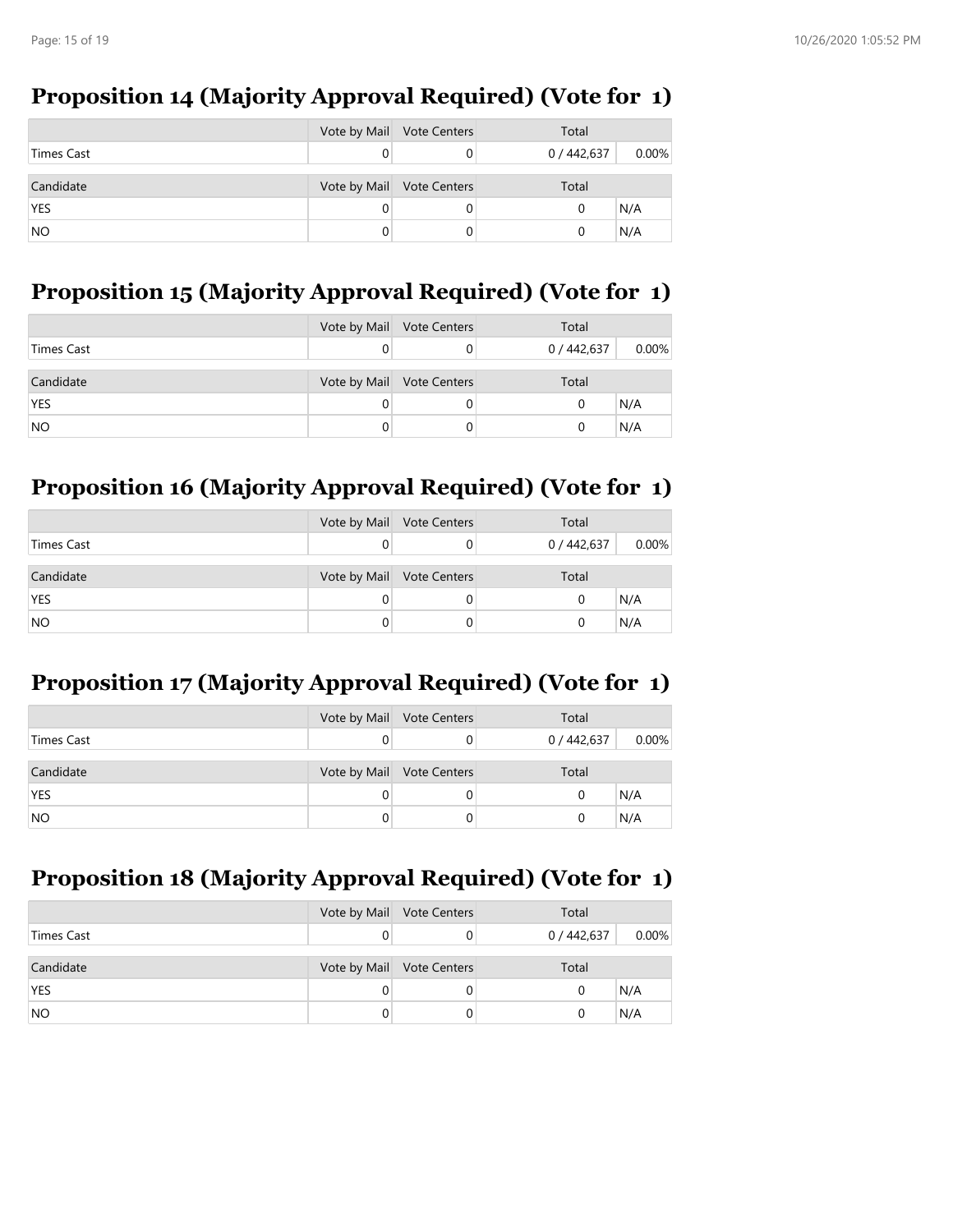# **Proposition 19 (Majority Approval Required) (Vote for 1)**

|            | Vote by Mail Vote Centers | Total       |          |
|------------|---------------------------|-------------|----------|
| Times Cast |                           | 0 / 442,637 | $0.00\%$ |
| Candidate  | Vote by Mail Vote Centers | Total       |          |
| <b>YES</b> |                           | 0           | N/A      |
| <b>NO</b>  |                           | 0           | N/A      |

# **Proposition 20 (Majority Approval Required) (Vote for 1)**

|            | Vote by Mail Vote Centers | Total     |          |
|------------|---------------------------|-----------|----------|
| Times Cast |                           | 0/442,637 | $0.00\%$ |
| Candidate  | Vote by Mail Vote Centers | Total     |          |
| <b>YES</b> |                           | 0         | \N/A     |
| <b>NO</b>  |                           | 0         | N/A      |

# **Proposition 21 (Majority Approval Required) (Vote for 1)**

|            |   | Vote by Mail Vote Centers | Total       |          |
|------------|---|---------------------------|-------------|----------|
| Times Cast |   |                           | 0 / 442,637 | $0.00\%$ |
| Candidate  |   | Vote by Mail Vote Centers | Total       |          |
| <b>YES</b> |   |                           |             | N/A      |
| <b>NO</b>  | 0 |                           |             | N/A      |

# **Proposition 22 (Majority Approval Required) (Vote for 1)**

|            | Vote by Mail Vote Centers | Total     |          |
|------------|---------------------------|-----------|----------|
| Times Cast |                           | 0/442,637 | $0.00\%$ |
|            |                           |           |          |
| Candidate  | Vote by Mail Vote Centers | Total     |          |
| <b>YES</b> |                           | U         | N/A      |
| <b>NO</b>  |                           |           | N/A      |

# **Proposition 23 (Majority Approval Required) (Vote for 1)**

|            | Vote by Mail Vote Centers | Total       |       |
|------------|---------------------------|-------------|-------|
| Times Cast |                           | 0 / 442,637 | 0.00% |
|            |                           |             |       |
| Candidate  | Vote by Mail Vote Centers | Total       |       |
| <b>YES</b> |                           | 0           | N/A   |
| <b>NO</b>  |                           |             | N/A   |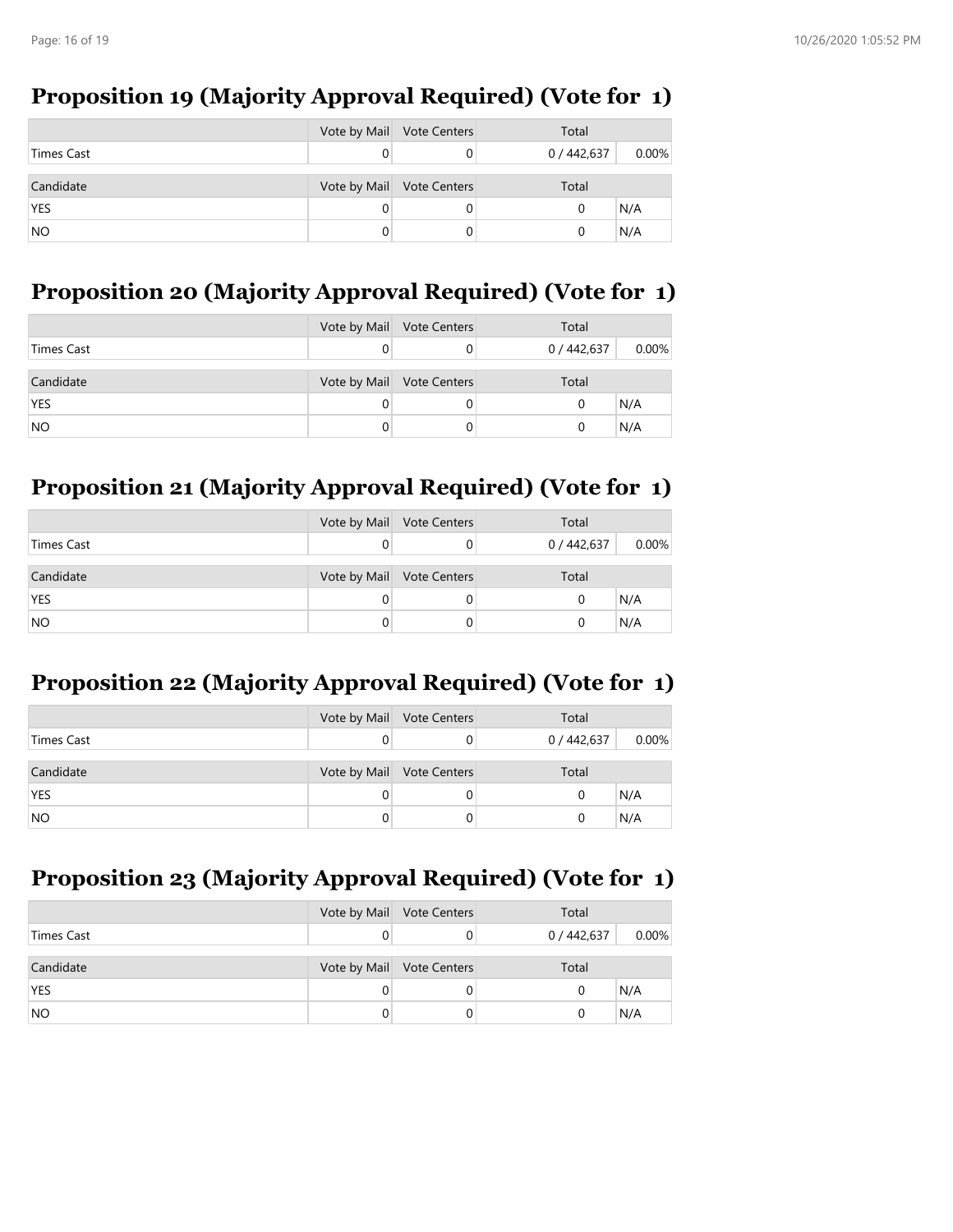## **Proposition 24 (Majority Approval Required) (Vote for 1)**

|            | Vote by Mail Vote Centers | Total     |       |
|------------|---------------------------|-----------|-------|
| Times Cast |                           | 0/442,637 | 0.00% |
| Candidate  | Vote by Mail Vote Centers | Total     |       |
| <b>YES</b> |                           |           | N/A   |
| <b>NO</b>  |                           |           | N/A   |

### **Proposition 25 (Majority Approval Required) (Vote for 1)**

|            | Vote by Mail Vote Centers | Total     |       |
|------------|---------------------------|-----------|-------|
| Times Cast |                           | 0/442,637 | 0.00% |
| Candidate  | Vote by Mail Vote Centers | Total     |       |
| <b>YES</b> |                           | 0         | N/A   |
| <b>NO</b>  |                           |           | N/A   |

#### **Jefferson Union High School District, Measure Z (55 Percent Approval Required) (Vote for 1)**

|                  | Vote by Mail Vote Centers | Total    |          |
|------------------|---------------------------|----------|----------|
| Times Cast       |                           | 0/80,159 | $0.00\%$ |
| Candidate        | Vote by Mail Vote Centers | Total    |          |
| <b>BONDS YES</b> |                           | 0        | N/A      |
| <b>BONDS NO</b>  |                           | 0        | N/A      |

#### **San Mateo-Foster City School District, Measure T (55 Percent Approval Required) (Vote for 1)**

|                  |   | Vote by Mail Vote Centers | Total      |          |
|------------------|---|---------------------------|------------|----------|
| Times Cast       |   |                           | 0 / 78,869 | $0.00\%$ |
| Candidate        |   | Vote by Mail Vote Centers | Total      |          |
| <b>BONDS YES</b> |   |                           | N/A        |          |
| <b>BONDS NO</b>  | 0 |                           | N/A        |          |

# **City of Daly City, Measure Q (Majority Approval Required) (Vote for 1)**

|            | Vote by Mail Vote Centers | Total    |          |
|------------|---------------------------|----------|----------|
| Times Cast |                           | 0/53,591 | $0.00\%$ |
|            |                           |          |          |
| Candidate  | Vote by Mail Vote Centers | Total    |          |
| <b>YES</b> |                           | O        | N/A      |
| <b>NO</b>  |                           |          | N/A      |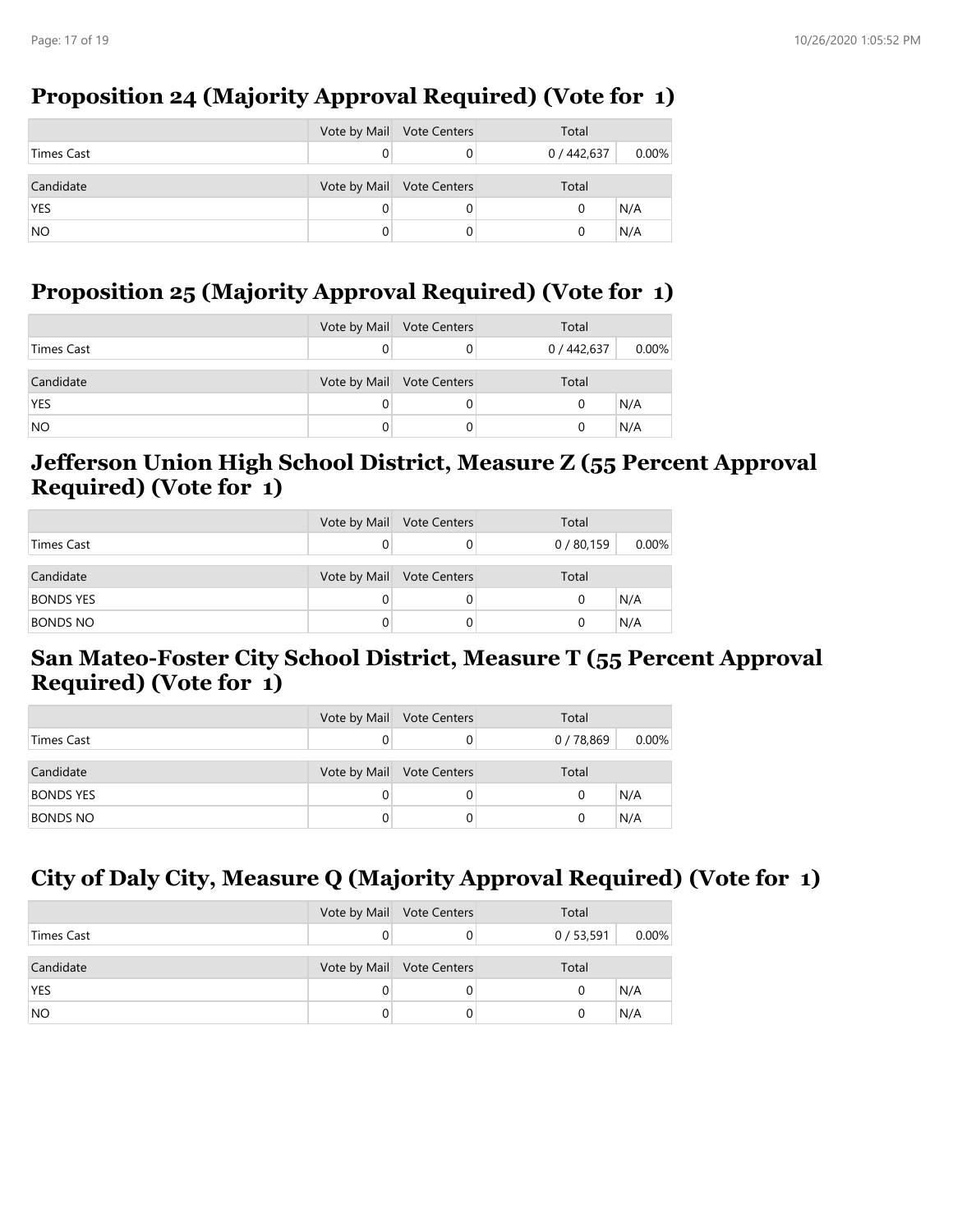# **City of East Palo Alto, Measure V (2/3 Approval Required) (Vote for 1)**

|            | Vote by Mail Vote Centers | Total    |          |
|------------|---------------------------|----------|----------|
| Times Cast |                           | 0/11,848 | $0.00\%$ |
| Candidate  | Vote by Mail Vote Centers | Total    |          |
| <b>YES</b> |                           |          | N/A      |
| <b>NO</b>  |                           |          | N/A      |

# **City of Half Moon Bay, Measure U (Majority Approval Required) (Vote for 1)**

|            | Vote by Mail Vote Centers | Total   |       |
|------------|---------------------------|---------|-------|
| Times Cast |                           | 0/8,068 | 0.00% |
| Candidate  | Vote by Mail Vote Centers | Total   |       |
| <b>YES</b> |                           |         | N/A   |
| <b>NO</b>  |                           |         | N/A   |

# **City of San Bruno, Measure X (Majority Approval Required) (Vote for 1)**

|            | Vote by Mail Vote Centers | Total    |          |
|------------|---------------------------|----------|----------|
| Times Cast |                           | 0/25,248 | $0.00\%$ |
| Candidate  | Vote by Mail Vote Centers | Total    |          |
| <b>YES</b> |                           |          | N/A      |
| <b>NO</b>  |                           |          | N/A      |

# **City of San Bruno, Measure S (Majority Approval Required) (Vote for 1)**

|            | Vote by Mail Vote Centers | Total    |          |
|------------|---------------------------|----------|----------|
| Times Cast |                           | 0/25,248 | $0.00\%$ |
| Candidate  | Vote by Mail Vote Centers | Total    |          |
| <b>YES</b> |                           | N/A      |          |
| <b>NO</b>  |                           | N/A      |          |

# **City of San Mateo, Measure Y (Majority Approval Required) (Vote for 1)**

|            | Vote by Mail Vote Centers | Total    |          |
|------------|---------------------------|----------|----------|
| Times Cast |                           | 0/59,229 | $0.00\%$ |
| Candidate  | Vote by Mail Vote Centers | Total    |          |
| <b>YES</b> |                           | 0        | N/A      |
| <b>NO</b>  |                           |          | N/A      |